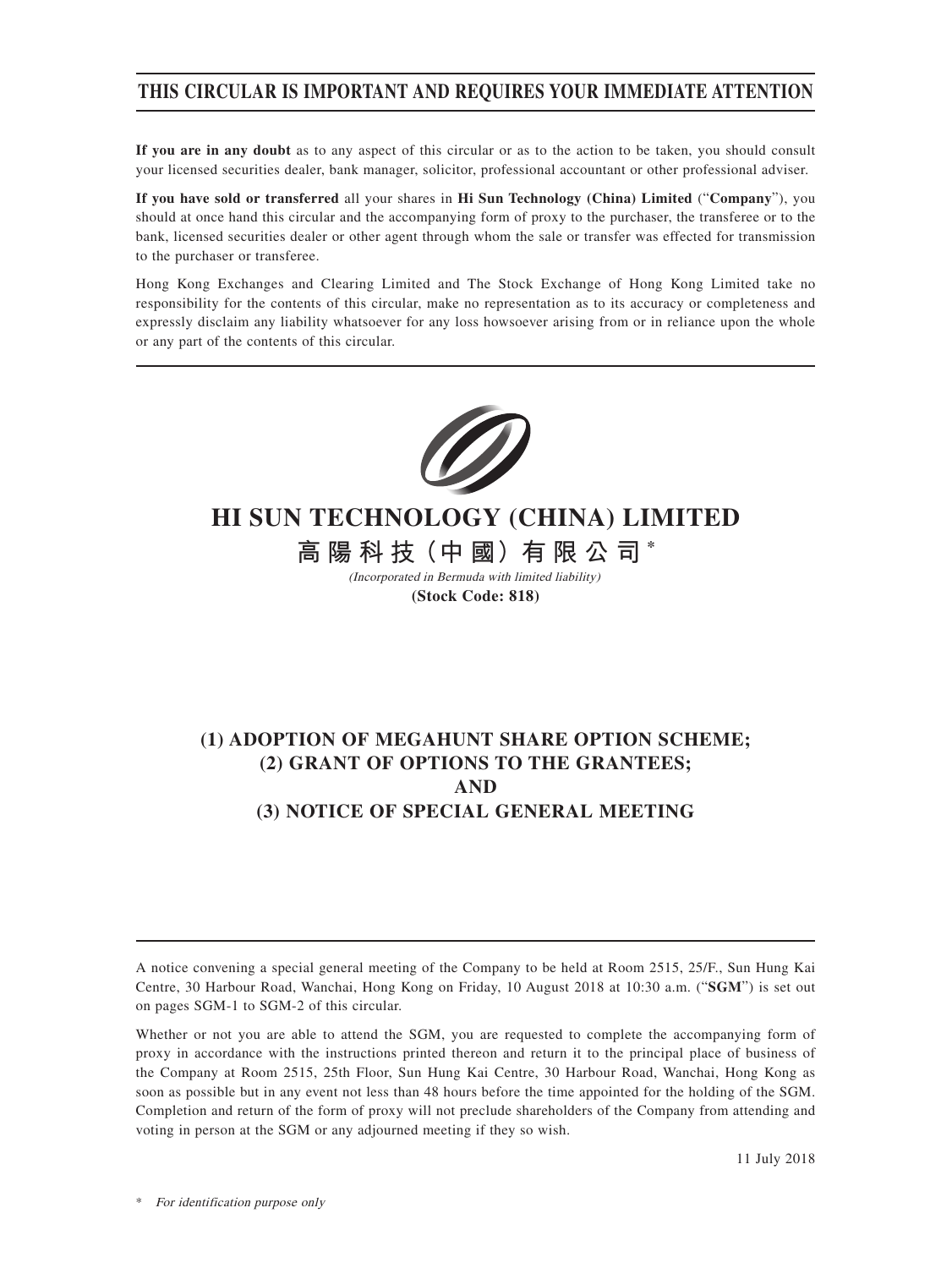# **CONTENTS**

## Page

|                                          | $\overline{1}$ |
|------------------------------------------|----------------|
|                                          | 5              |
| Appendix – Summary of principal terms of | $I-1$          |
|                                          |                |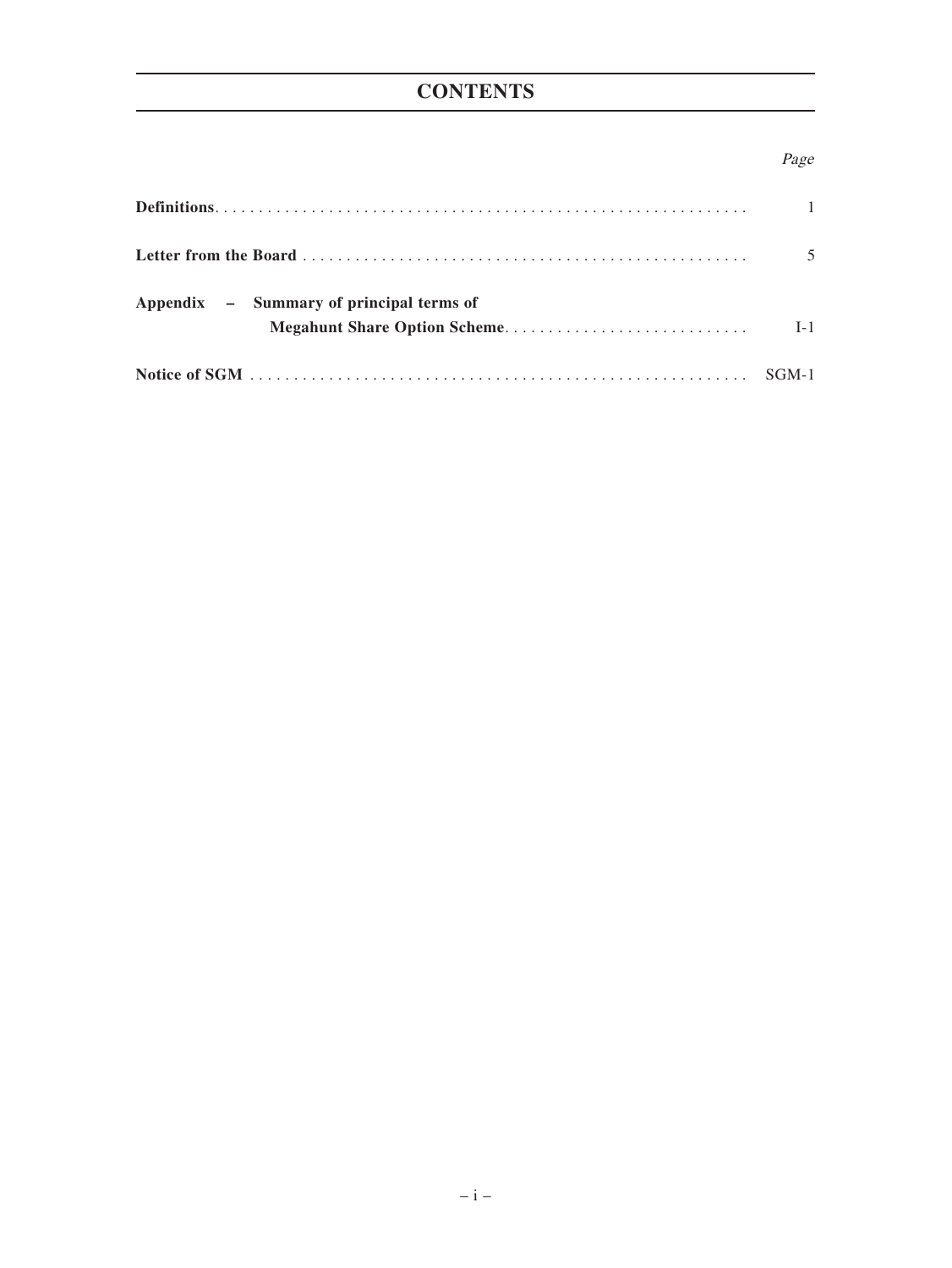In this circular other than the SGM Notice, unless the context otherwise requires, the following expressions shall have the following respective meanings:

| "associate"         | has the meaning ascribed to it in the Listing Rules                                                                                                                                                                                                                                                                    |  |  |
|---------------------|------------------------------------------------------------------------------------------------------------------------------------------------------------------------------------------------------------------------------------------------------------------------------------------------------------------------|--|--|
| "Board"             | the board of Directors                                                                                                                                                                                                                                                                                                 |  |  |
| "Board of Megahunt" | the board of directors of Megahunt from time to time or its<br>duly authorised committee for the purpose of administering<br>Megahunt Share Option Scheme                                                                                                                                                              |  |  |
| "Bye-laws"          | the bye-laws of the Company as may be amended from time<br>to time                                                                                                                                                                                                                                                     |  |  |
| "Business Day"      | a working day other than Saturdays, Sundays and public<br>holidays under the laws of the PRC, and a trading day of<br>the Stock Exchange                                                                                                                                                                               |  |  |
| "close associate"   | has the meaning ascribed to it in the Listing Rules                                                                                                                                                                                                                                                                    |  |  |
| "Company"           | Hi Sun Technology (China) Limited, a company<br>incorporated in Bermuda with limited liability, the shares of<br>which are listed on the Main Board of the Stock Exchange                                                                                                                                              |  |  |
| "connected person"  | has the meaning ascribed to it in the Listing Rules                                                                                                                                                                                                                                                                    |  |  |
| "Date of Grant"     | in respect of an Option, subject to the conditions as set<br>out in the Appendix to this circular and the approval of the<br>Directors and Shareholders (if required), the date on which<br>the Board of Megahunt resolves to make an offer of that<br>Option to the Participant, which date must be a Business<br>Day |  |  |
| "Director(s)"       | director(s) of the Company                                                                                                                                                                                                                                                                                             |  |  |
| "Effective Date"    | the date on which Megahunt Share Option Scheme becomes<br>unconditional in accordance with the terms of Megahunt<br>Share Option Scheme                                                                                                                                                                                |  |  |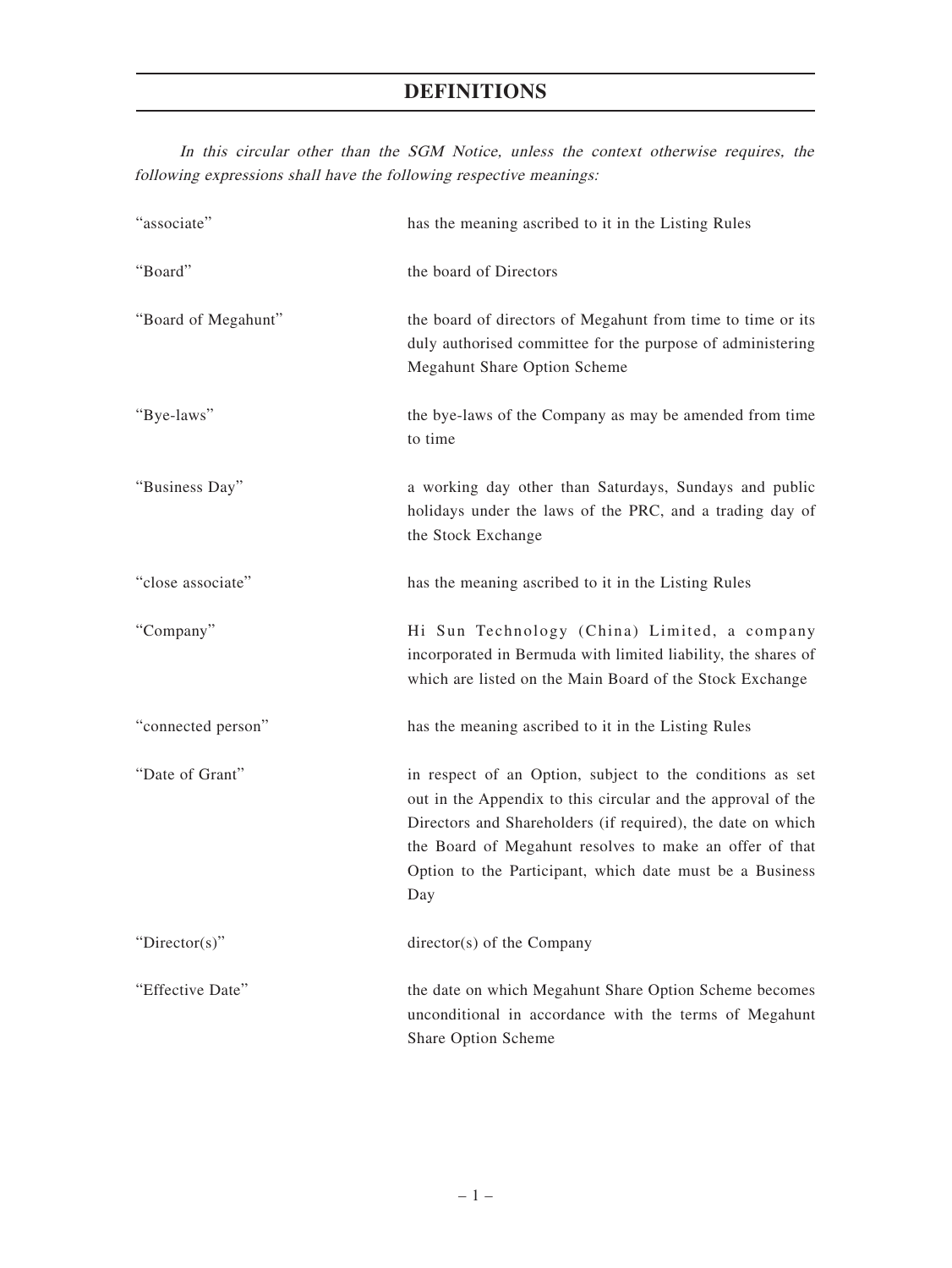| "Enlarged Registered Capital" | the maximum registered capital of Megahunt upon exercise<br>of the Options by the Proposed Grantees in full                                                                                                                                                                                                                                                                                                                                                |
|-------------------------------|------------------------------------------------------------------------------------------------------------------------------------------------------------------------------------------------------------------------------------------------------------------------------------------------------------------------------------------------------------------------------------------------------------------------------------------------------------|
| "Exercise Date"               | the date on which the respective Grantee exercises his or<br>her Option in accordance with terms of Megahunt Share<br>Option Scheme                                                                                                                                                                                                                                                                                                                        |
| "Exercise Period"             | in respect of any particular Option, the period within which<br>the Option must be exercised as determined and notified by<br>the Board of Megahunt to the Grantee at the time of making<br>the offer of the Option, and commencing from the date on<br>which the Option becomes exercisable by the Grantee and<br>ending on the eighth anniversary from the Date of Grant or<br>the date on which such Option ceases to be valid, whichever<br>is earlier |
| "Grantee"                     | any Participant who accepts the offer of an Option in<br>accordance with the terms of Megahunt Share Option<br>Scheme, or (where the context so permits) any person who<br>is entitled to any such Option in consequence of the death<br>of the original Grantee, or the legal personal representative<br>of such person                                                                                                                                   |
| "Group"                       | the Company and its subsidiaries                                                                                                                                                                                                                                                                                                                                                                                                                           |
| "Hong Kong"                   | the Hong Kong Special Administrative Region of the PRC                                                                                                                                                                                                                                                                                                                                                                                                     |
| "Individual Limit"            | has the meaning as ascribed to it under the paragraph<br>headed "8. MAXIMUM ENTITLEMENT OF EACH<br>PARTICIPANT" in the Appendix to this circular                                                                                                                                                                                                                                                                                                           |
| "Latest Practicable Date"     | 6 July 2018, being the latest practicable date prior to the<br>printing of this circular for ascertaining certain information<br>contained herein                                                                                                                                                                                                                                                                                                          |
| "Listing Rules"               | the Rules Governing the Listing of Securities on the Stock<br>Exchange                                                                                                                                                                                                                                                                                                                                                                                     |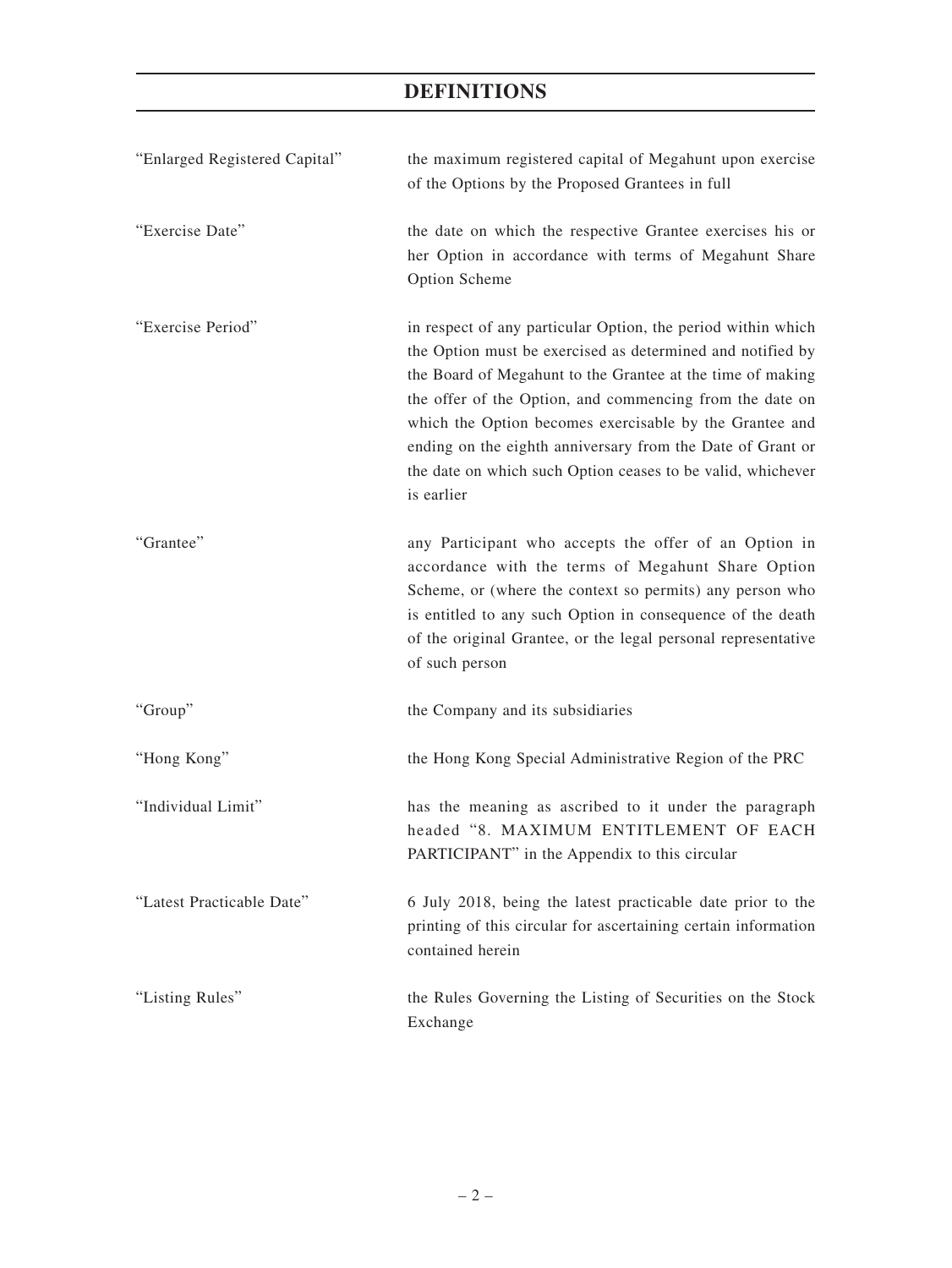| "Megahunt"                         | Mega Hunt Microelectronics (Beijing) Limited, a limited<br>liability company incorporated in the PRC and a direct<br>wholly-owned subsidiary of Megahunt HK                           |
|------------------------------------|---------------------------------------------------------------------------------------------------------------------------------------------------------------------------------------|
| "Megahunt HK"                      | Mega Hunt Microelectronics Limited, a company<br>incorporated in Hong Kong with limited liability and an<br>indirect wholly-owned subsidiary of the Company                           |
| "Megahunt Scheme Limit"            | has the meaning as ascribed to it under the paragraph<br>headed "7. MAXIMUM AMOUNT OF REGISTERED<br>CAPITAL" in the Appendix to this circular                                         |
| "Megahunt Scheme Mandate<br>Limit" | has the meaning as ascribed to it under the paragraph<br>headed "7. MAXIMUM AMOUNT OF REGISTERED<br>CAPITAL" in the Appendix to this circular                                         |
| "Megahunt Share Option<br>Scheme"  | the share option scheme of Megahunt proposed to be<br>approved by the Shareholders at the SGM, and a summary<br>of its principal terms is set out in the Appendix to this<br>circular |
| "Mr. Li"                           | Mr. Li Li, a director, the legal representative and the<br>general manager of Megahunt, and a Proposed Grantee                                                                        |
| "Mr. Liu"                          | Mr. Liu Zhan-li, the technology director of Megahunt, and a<br>Proposed Grantee                                                                                                       |
| "Mr. Yang"                         | Mr. Yang Lei, the deputy general manager of Megahunt, and<br>a Proposed Grantee                                                                                                       |
| "Ms. Song"                         | Ms. Song Jie, a director and the financial controller of<br>Megahunt, and a Proposed Grantee                                                                                          |
| "Option(s)"                        | the option(s) granted or to be granted to the eligible<br>Participants under Megahunt Share Option Scheme                                                                             |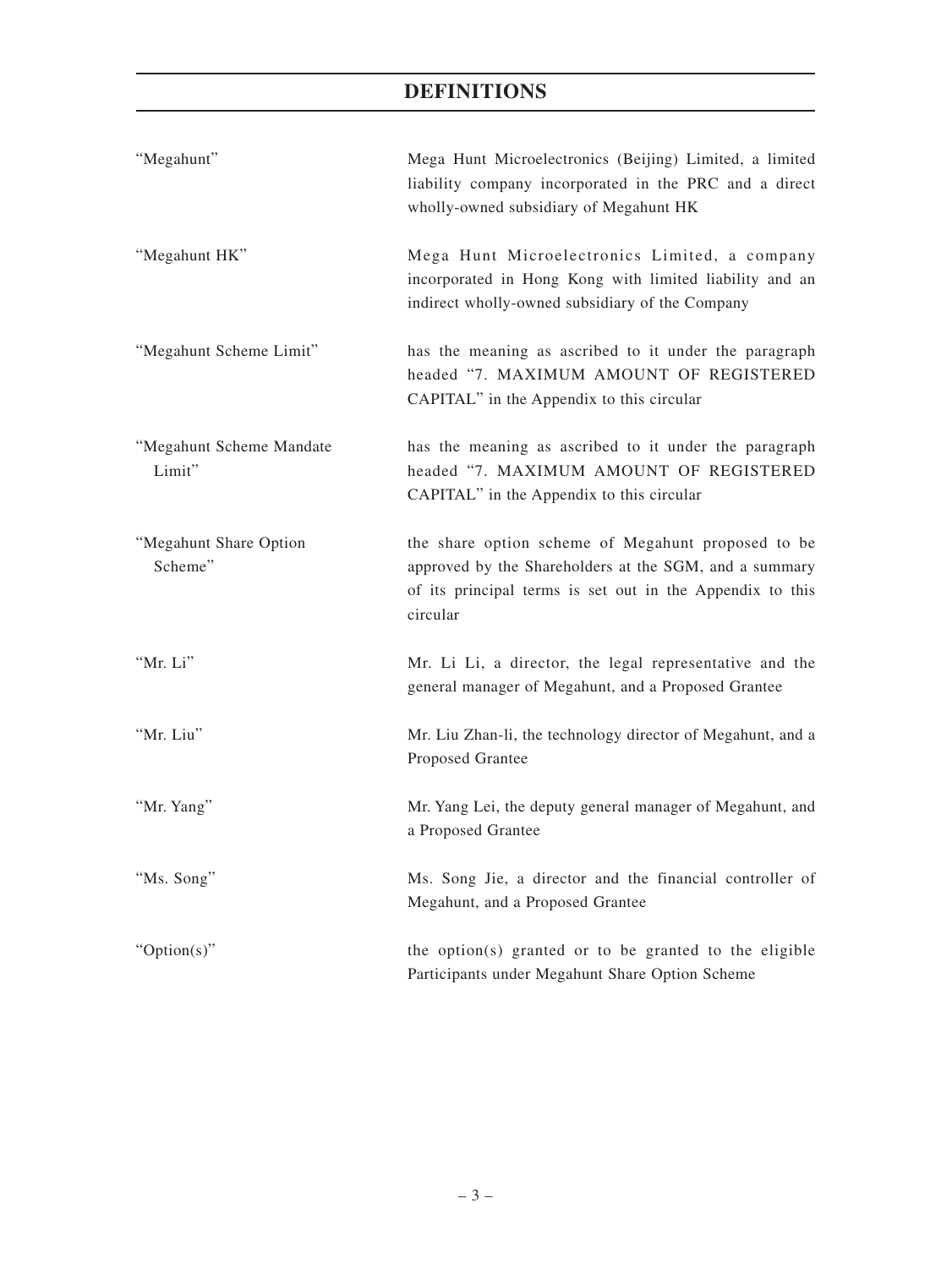| "Option Interests"   | the equity interest of Megahunt to be held by the Grantees<br>pursuant to the exercise of the Options                                                                                                                                                    |  |
|----------------------|----------------------------------------------------------------------------------------------------------------------------------------------------------------------------------------------------------------------------------------------------------|--|
| "Participants"       | the directors or senior management of Megahunt or its<br>subsidiaries                                                                                                                                                                                    |  |
| "PRC"                | the People's Republic of China                                                                                                                                                                                                                           |  |
| "Proposed Grantees"  | Ms. Song, Mr. Liu, Mr. Yang and Mr. Li collectively                                                                                                                                                                                                      |  |
| "Registered Capital" | the registered capital of Megahunt from time to time                                                                                                                                                                                                     |  |
| "RMB"                | Renminbi, the lawful currency of the PRC                                                                                                                                                                                                                 |  |
| "SGM"                | the special general meeting of the Company to be held at<br>Room 2515, 25th Floor, Sun Hung Kai Centre, 30 Harbour<br>Road, Wanchai, Hong Kong on Friday, 10 August 2018 at<br>10:30 a.m.                                                                |  |
| "SGM Notice"         | the notice convening the SGM, which is set out on pages<br>SGM-1 to SGM-2 of this circular                                                                                                                                                               |  |
| "Share $(s)$ "       | share(s) of $HK$0.0025$ each in the issued share capital of<br>the Company                                                                                                                                                                               |  |
| "Shareholder(s)"     | holder(s) of the Shares                                                                                                                                                                                                                                  |  |
| "Stock Exchange"     | The Stock Exchange of Hong Kong Limited                                                                                                                                                                                                                  |  |
| "Vesting Day"        | in respect of an Option granted to any Proposed Grantee,<br>subject to the terms and conditions of Megahunt Share<br>Option Scheme, the date on which the Option is vested<br>on the Proposed Grantee and becomes exercisable by the<br>Proposed Grantee |  |
| "HK\$"               | Hong Kong dollars, the lawful currency of Hong Kong                                                                                                                                                                                                      |  |
| $``\%"$              | per cent.                                                                                                                                                                                                                                                |  |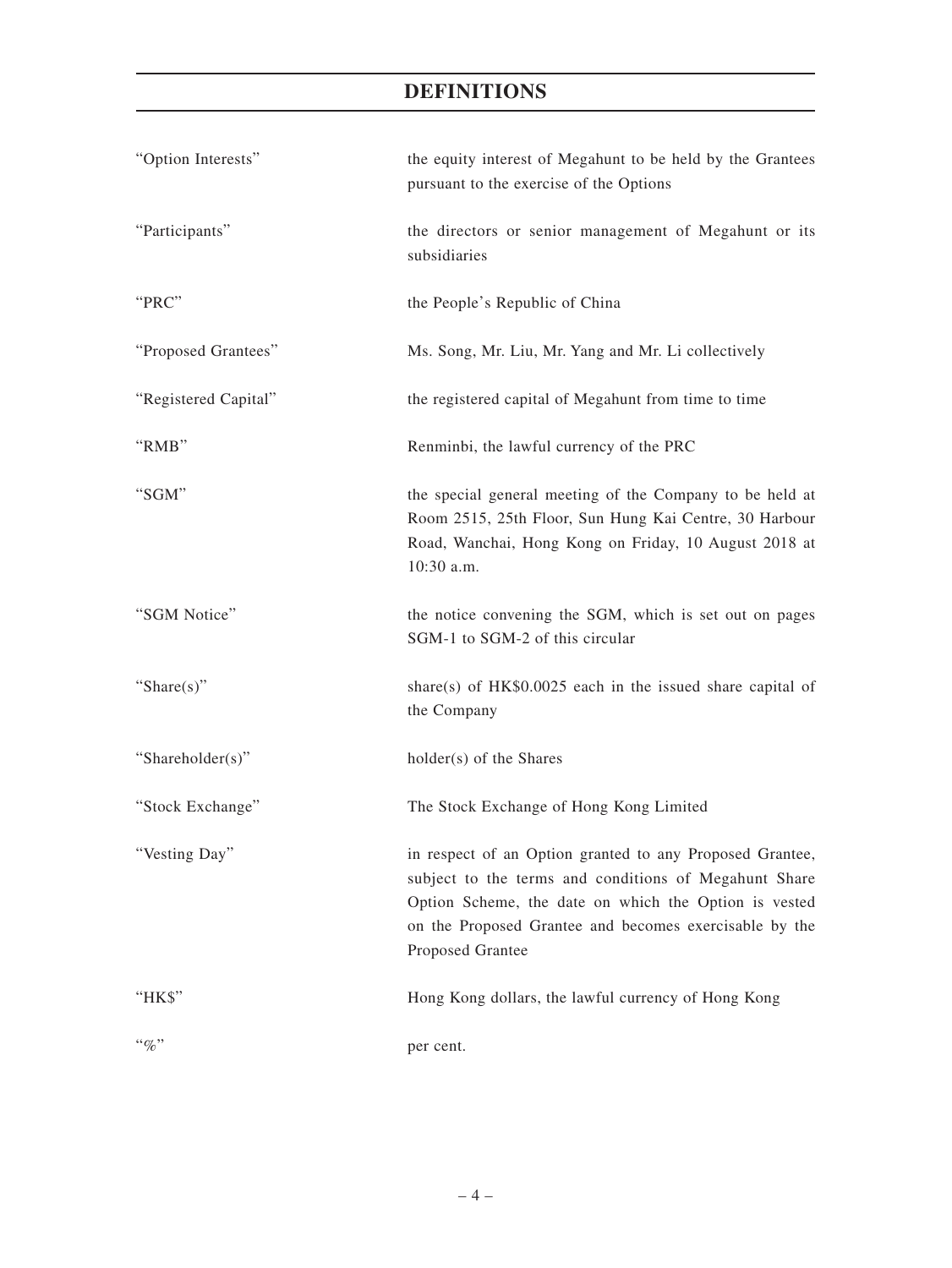

# **HI SUN TECHNOLOGY (CHINA) LIMITED**

**高 陽 科 技(中 國)有 限 公 司 \*** (Incorporated in Bermuda with limited liability)

**(Stock Code: 818)**

**Board of Directors:**

Executive Directors: Mr. CHEUNG Yuk Fung (Chairman) Mr. KUI Man Chun (Chief Executive Officer) Mr. XU Wensheng Mr. LI Wenjin Mr. XU Changjun

Independent Non-Executive Directors: Mr. TAM Chun Fai Mr. LEUNG Wai Man, Roger Mr. CHANG Kai-Tzung, Richard

Registered office: Clarendon House 2 Church Street Hamilton HM 11 Bermuda

Head Office and Principal Place of Business: Room 2515, 25th Floor Sun Hung Kai Centre 30 Harbour Road Wanchai Hong Kong

11 July 2018

To the Shareholders

Dear Sir or Madam,

## **(1) ADOPTION OF MEGAHUNT SHARE OPTION SCHEME; AND (2) GRANT OF OPTIONS TO THE GRANTEES**

#### **1. INTRODUCTION**

Reference is made to the announcement of the Company dated 4 July 2018 relating to the adoption of Megahunt Share Option Scheme and grant of Options. The purposes of this circular are to provide you with information regarding the resolutions to be proposed at the SGM and to give you notice of the SGM. At the SGM, resolutions relating to the adoption of Megahunt Share Option Scheme and the grant of the Options to certain of the Grantees will be proposed.

\* For identification purpose only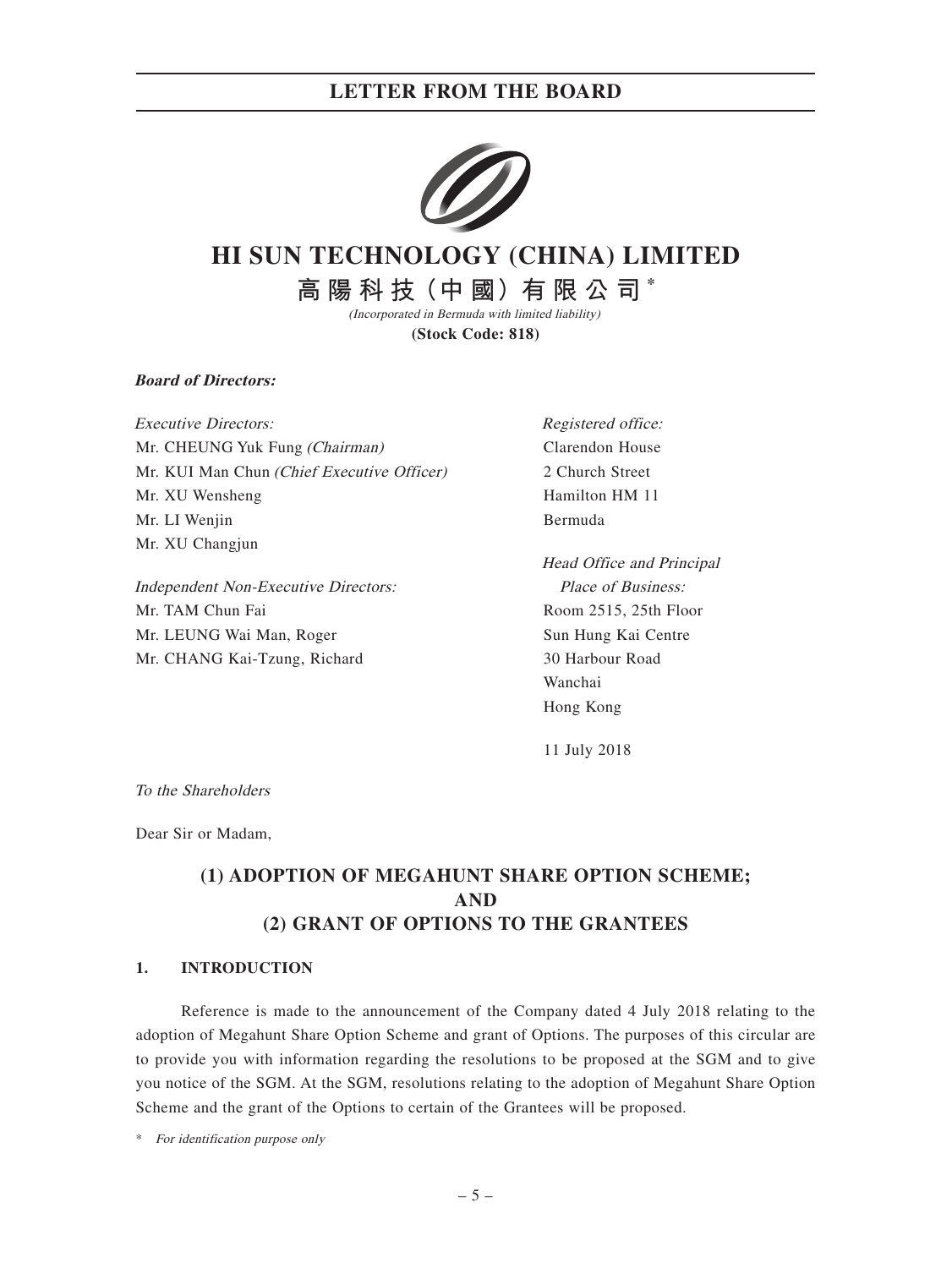#### **2. ADOPTION OF MEGAHUNT SHARE OPTION SCHEME**

#### **Megahunt Share Option Scheme**

On 4 July 2018, the directors and the sole shareholder of Megahunt passed resolutions to adopt Megahunt Share Option Scheme. Megahunt Share Option Scheme shall comply with the requirements under Chapter 17 of the Listing Rules and will be subject to approval by the Shareholders at the SGM.

The purpose of Megahunt Share Option Scheme is to enable Megahunt to grant options to selected Participants as incentives or rewards for their contribution or potential contribution to Megahunt. The Board of Megahunt considers that Megahunt Share Option Scheme will provide the Participants with the opportunity to acquire proprietary interests in Megahunt and encourage Participants to work towards enhancing the value of equity interests in Megahunt for the benefit of Megahunt and its shareholder(s) as a whole. Megahunt Share Option Scheme will provide Megahunt with a flexible means of retaining, incentivising, rewarding, and/or providing benefits to the Participants. Given the different nature of the duties of the employees of various business units of the Group, the Directors believe that the authority given to the Board of Megahunt under Megahunt Share Option Scheme to determine the eligibility of any Megahunt Share Option Scheme Participant of any Option from time to time based on his or her contribution or potential contribution to the development and growth of Megahunt on a case by case basis, and specify any minimum holding period and/or performance target at its discretion as conditions in any Option granted will serve to protect the value of Megahunt and achieve the purpose stated above.

As at the Latest Practicable Date, the Registered Capital is HK\$15,000,000. Assuming that there is no change in the Registered Capital between the period from the Latest Practicable Date and the date of the SGM and subject to the conditions mentioned below having been satisfied, the maximum Registered Capital which may be contributed by the grantees upon exercise of all options which may be granted under Megahunt Share Option Scheme and any other share option schemes of Megahunt will be HK\$1,500,000, being 10% of the Registered Capital of Megahunt as at the date of the SGM, unless the Company obtains a fresh approval from Shareholders to renew the 10% limit (i.e. Megahunt Scheme Mandate Limit), provided that the maximum Registered Capital contributed or to be contributed by the grantees in respect of which options may be granted under Megahunt Share Option Scheme together with any options outstanding and yet to be exercised under the Megahunt Share Option Scheme and any other share option schemes of Megahunt shall not exceed 30% of the registered capital of Megahunt from time to time (i.e. the Megahunt Scheme Limit).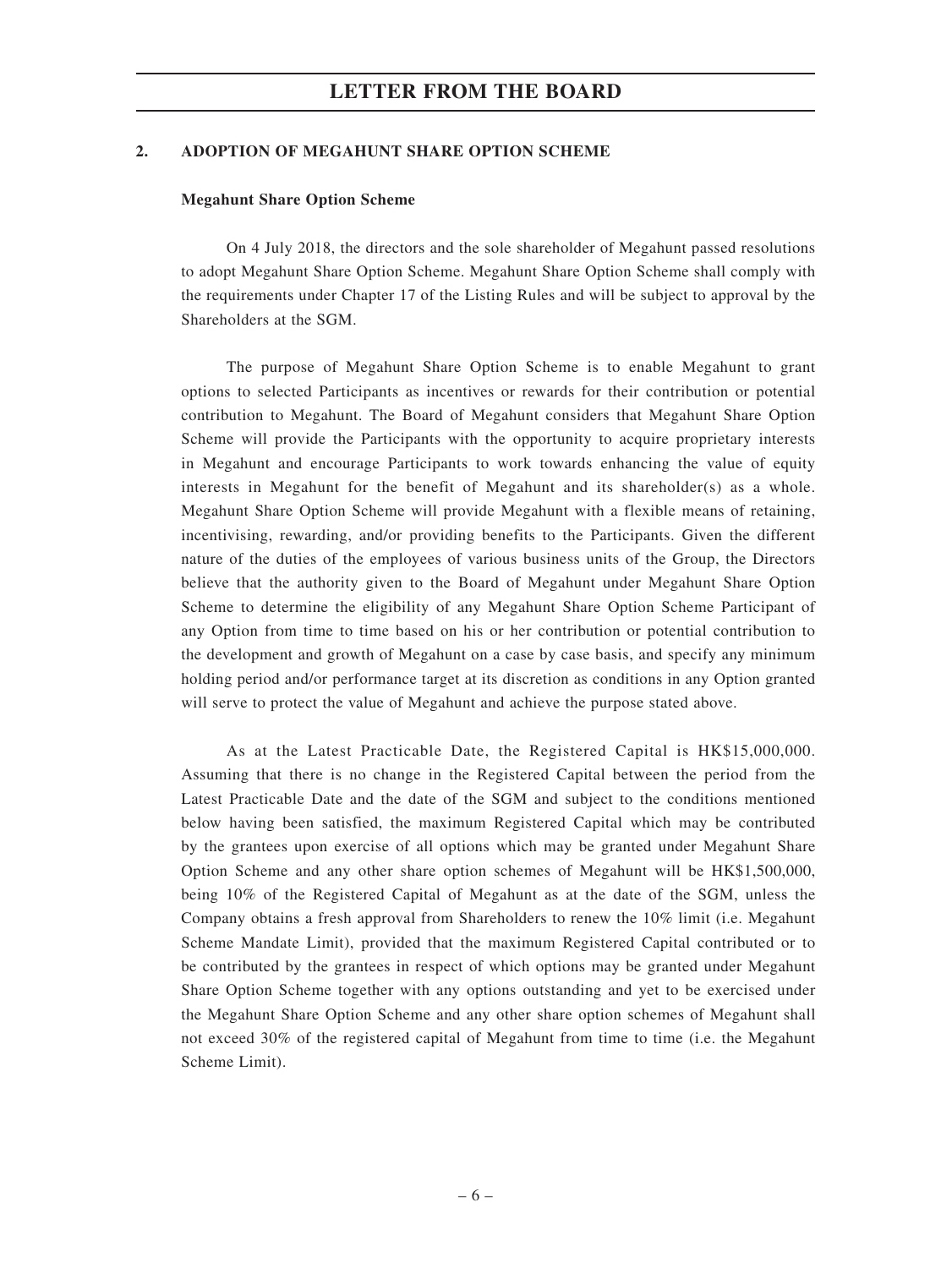### **Conditions**

Megahunt Share Option Scheme shall be effective subject to the fulfilment and satisfaction of the following conditions:

- (i) all necessary consents, waivers and permits (if any) required to be obtained from the directors and shareholders of Megahunt in accordance with the constitutional documents of Megahunt and all applicable law having been obtained; and
- (ii) the Shareholders having approved the adoption of Megahunt Share Option Scheme at the SGM.

A summary of the principal terms of Megahunt Share Option Scheme is contained in the Appendix to this circular.

Megahunt Share Option Scheme complies with the applicable requirements under Chapter 17 of the Listing Rules. Copies of Megahunt Share Option Scheme will be available for inspection at the Company's head office and principal place of business in Hong Kong at Room 2515, 25th Floor, Sun Hung Kai Centre, 30 Harbour Road, Wanchai, Hong Kong from (and including) Wednesday, 11 July 2018, and up to (and including) Friday, 10 August 2018 and at the SGM.

### **Information of Megahunt**

Megahunt is a company incorporated under the laws of the PRC with limited liability and is principally engaged in the sales of information security chips and solutions in the PRC. As at the Latest Practicable Date, its Registered Capital is HK\$15,000,000. As at the Latest Practicable Date, the Company has no intention or plan to seek separate listing of Megahunt on any stock exchange.

As at the Latest Practicable Date, Megahunt has no subsidiary.

None of the Directors is a trustee of Megahunt Share Option Scheme or has any direct or indirect interests in the trustees.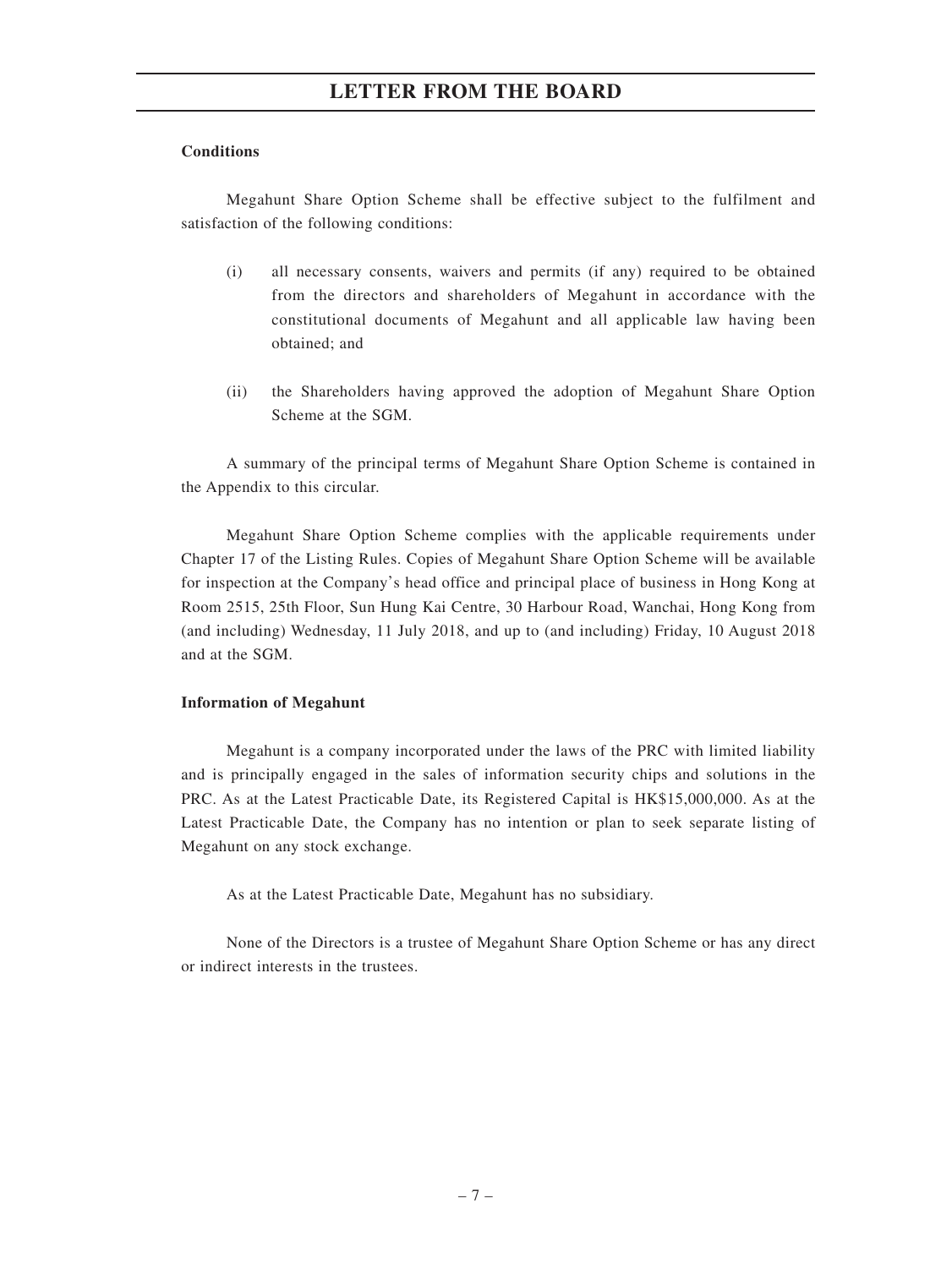### **3. GRANT OF OPTIONS TO THE GRANTEES**

On 4 July 2018, the Board of Megahunt resolved to conditionally grant Options to Ms. Song, Mr. Liu, Mr. Yang and Mr. Li (i.e. the Proposed Grantees) pursuant to the terms of Megahunt Share Option Scheme.

#### **Details of the grant of Options**

#### **Name of Proposed Grantees**

Ms. Song Jie – a director and the financial controller of Megahunt

Mr. Liu Zhan-li – the technology director of Megahunt

Mr. Yang Lei – the deputy general manager of Megahunt

Mr. Li  $Li - a$  director, the legal representative and the general manager of Megahunt

None of the Proposed Grantees is a director, chief executive or substantial shareholder of the Company or an associate of any of them.

### **Subscription price of Options granted**

Approximately RMB13.33 for every HK\$1.0 in the Registered Capital of Megahunt. The subscription price was determined in accordance with the terms of Megahunt Share Option Scheme.

### **Market price of the equity interest of Megahunt on the Date of Grant**

Not applicable as the equity interests of Megahunt are not listed.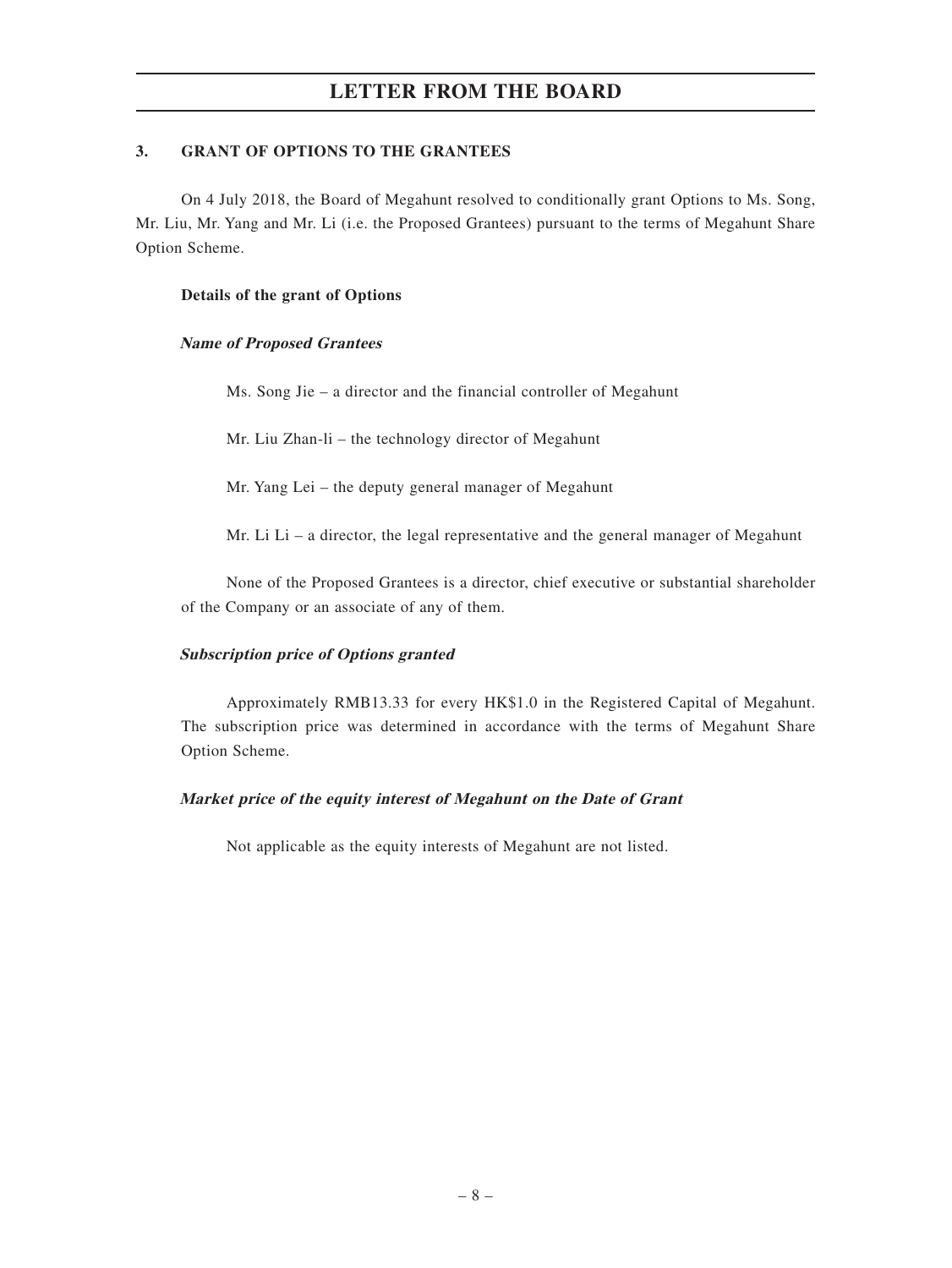|                                 |              | <b>Enlarged</b>   | Percentage           |
|---------------------------------|--------------|-------------------|----------------------|
|                                 | Aggregate    | <b>Registered</b> | of the Enlarged      |
|                                 | Subscription | Capital subject   | <b>Registered</b>    |
| <b>Name of Proposed Grantee</b> | Price        | to the Options    | Capital              |
|                                 | (RMB)        | $(HK\$            | <i>(Approximate)</i> |
| Ms. Song                        | 2,000,000    | 150,000           | $0.83\%$             |
| Mr. Liu                         | 7,000,000    | 525,000           | $2.92\%$             |
| Mr. Yang                        | 7,000,000    | 525,000           | 2.92%                |
| Mr. Li                          | 24,000,000   | 1,800,000         | 10.00%               |
| Total:                          | 40,000,000   | 3,000,000         | 16.67%               |

#### **Amount of Enlarged Registered Capital subject to the Options**

#### **Vesting Day and Exercise Period of Options**

30%, 30% and 40% of the Options granted to the respective Proposed Grantees shall be vested on the first, the second and the third anniversary, respectively, from the Date of Grant. Subject to Megahunt Share Option Scheme becoming effective, the Grantees may exercise his or her Option within the Exercise Period, which shall be the period commencing from the respective Vesting Day and ending on (i) the eighth anniversary from the Date of Grant; or (ii) the date on which such Option ceases to be valid, whichever is earlier.

Unless with the prior written consents of the Board of Megahunt and all the shareholder(s) of Megahunt, the Options shall only be exercised once within the Exercise Period.

#### **Consideration for the grant of the Options**

HK\$1.00 to be paid by each Proposed Grantee upon the acceptance of the Options granted.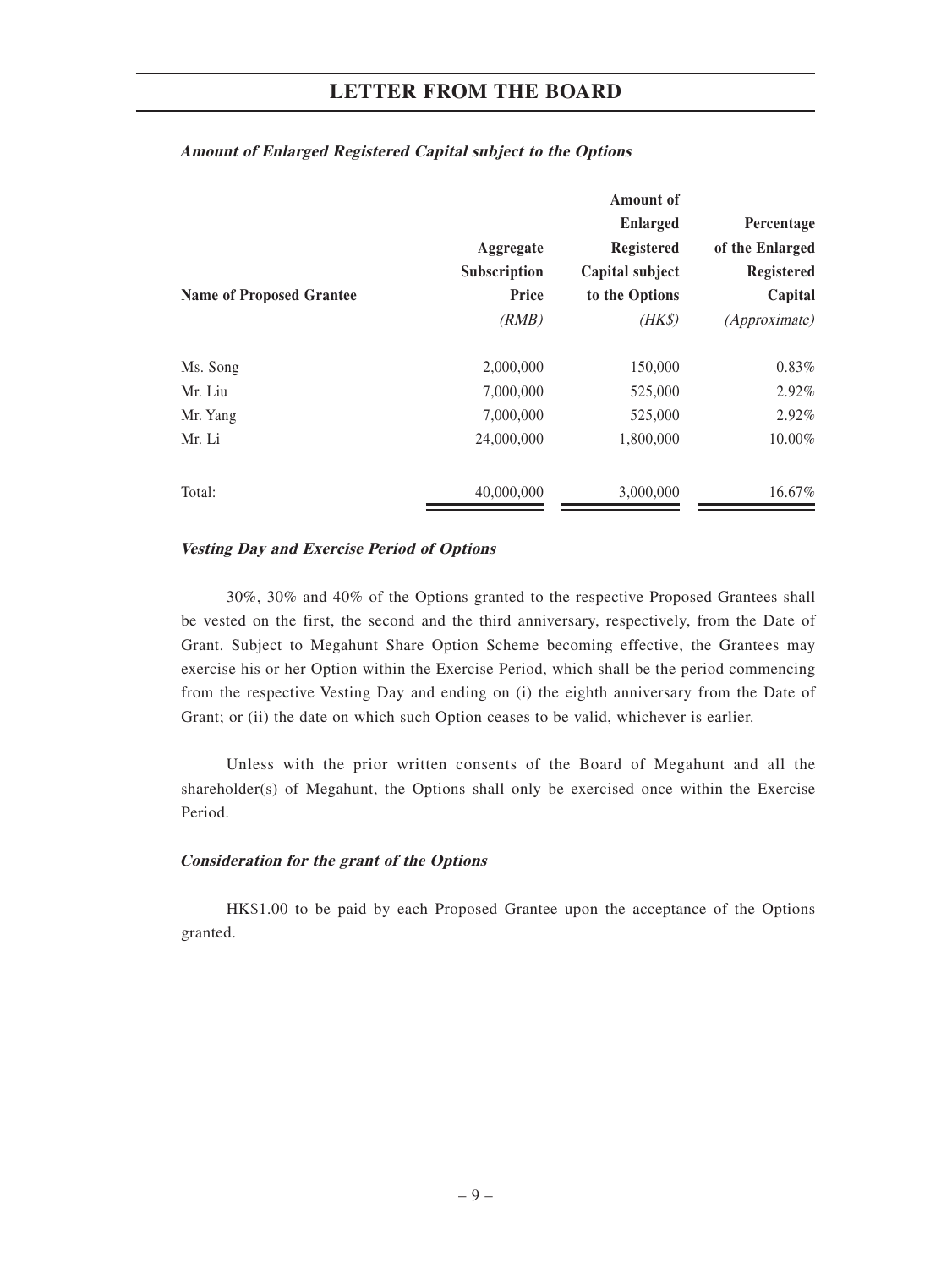### **Other covenants**

- (1) Each of the Proposed Grantees shall not transfer or sell, charge, pledge or dispose of or create any third party interests over, or enter into any agreement to effect the foregoing any of their respective Option Interests within 2 years of the exercise of the Options, unless prior written consent of Megahunt HK is obtained.
- (2) After the two-year lock-up period stipulated in (1) above, Megahunt HK shall have the pre-emptive rights over all other shareholders of Megahunt and other third parties to take up the Option Interests at the same price offered by the Proposed Grantees for any such sale or transfer of the Option Interests by the Proposed Grantees.
- (3) When a third party purchaser offers to purchase the entire equity interest of Megahunt and Megahunt HK agrees to sell its entire interests in Megahunt to such purchaser ("**Sale**"):
	- (i) all the then existing shareholders of Megahunt (including the Proposed Grantees who have acquired the Option Interests) shall agree to sell their entire interests in Megahunt to such third party purchaser at the same price at which Megahunt HK sells its entire interests in Megahunt; and
	- (ii) all the outstanding Options which have been granted but not exercised shall lapse on the date a sale and purchase agreement in respect of the Sale is signed.
- (4) When the purchase offer of a third party purchaser relates only to part of the equity interests in Megahunt, Megahunt HK may choose to sell its interests in Megahunt alone or request all other existing shareholders of Megahunt (including the Proposed Grantees who have acquired the Option Interests), who shall be obliged to act upon such request, to sell their interests in Megahunt to such third party purchaser together with it in proportion to their respective percentage holding in Megahunt at the same price at which Megahunt HK sells its equity interests in Megahunt.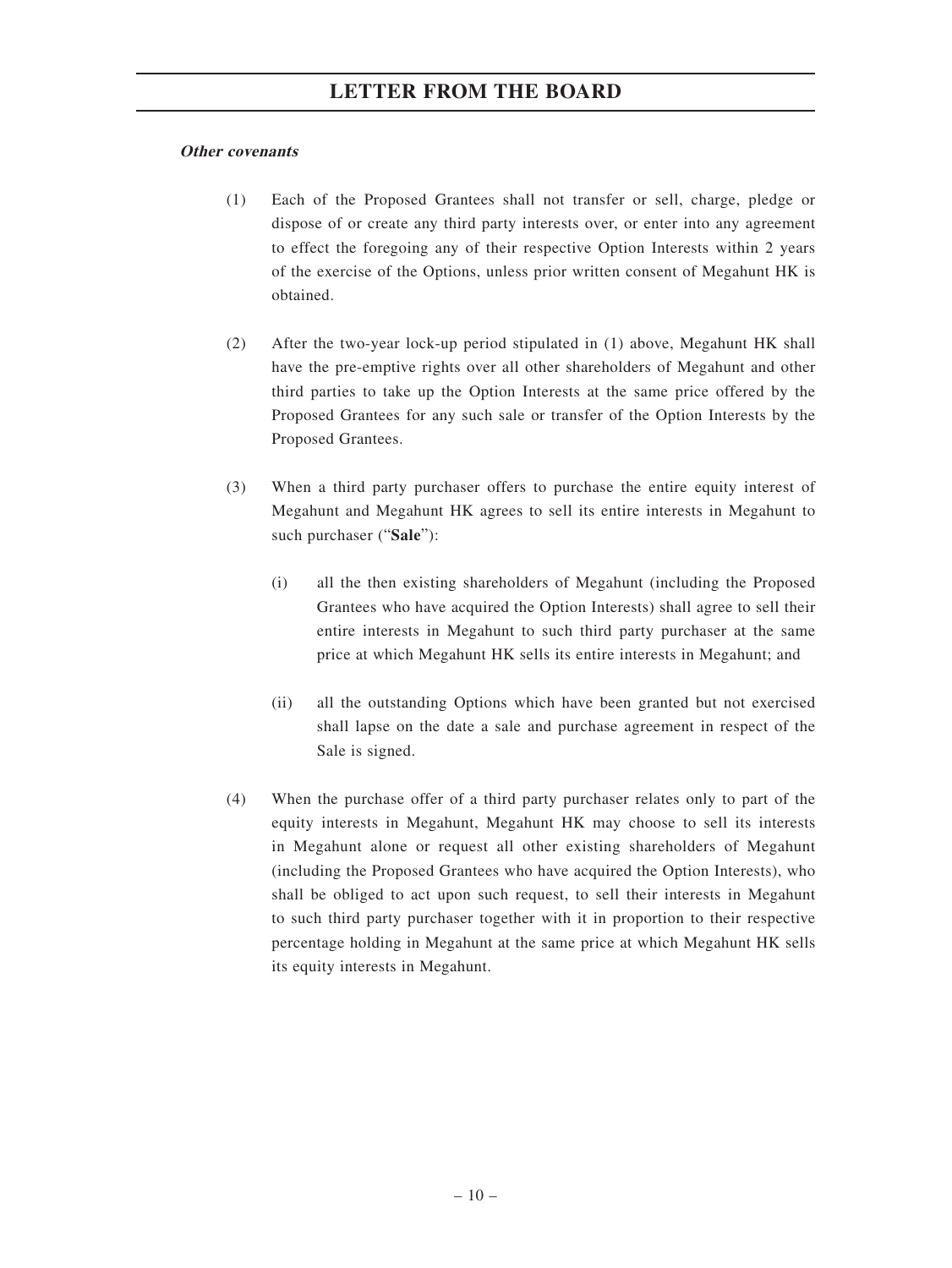- (5) After any Proposed Grantee has become a shareholder of Megahunt, where there shall be any increase in the Registered Capital in the future, each of such Proposed Grantees shall have the pre-emptive rights to contribute to the increased Registered Capital on the same subscription price and to the extent that their respective percentage holding in Megahunt remains the same before and after such increase.
- (6) Each of the Proposed Grantees shall remain in full time employment with Megahunt for at least 12 months from the Exercise Date unless the Proposed Grantee is dismissed by Megahunt due to his or her violation of laws, breach of the constitutional documents of Megahunt, obvious wrongful conducts as an employee or otherwise.
- (7) Each of the Proposed Grantees shall not engage in any business which competes with the business of Megahunt during the term of his or her employment or 5 years from the Date of Grant, whichever is longer.

### **Shareholding structure of Megahunt**

The shareholding structure of Megahunt as at the Latest Practicable Date and upon the exercise of the Options by the Proposed Grantees in full are as follows:

|                      |                                   |                | Upon the exercise of the Options by |                      |
|----------------------|-----------------------------------|----------------|-------------------------------------|----------------------|
|                      | As at the Latest Practicable Date |                | the Proposed Grantees in full       |                      |
|                      |                                   |                | Amount of                           | Percentage           |
|                      | Amount of                         | Percentage of  | <b>Enlarged</b>                     | of the Enlarged      |
|                      | Registered                        | the Registered | Registered                          | Registered           |
| Name of shareholders | Capital                           | Capital        | Capital                             | Capital              |
|                      | (HKS)                             |                | (HKS)                               | <i>(Approximate)</i> |
| Megahunt HK          | 15,000,000                        | 100%           | 15,000,000                          | 83.33%               |
| Ms. Song             |                                   |                | 150,000                             | 0.83%                |
| Mr. Liu              |                                   |                | 525,000                             | 2.92%                |
| Mr. Yang             |                                   |                | 525,000                             | 2.92%                |
| Mr. Li               |                                   |                | 1,800,000                           | 10.00%               |
| Total:               | 15,000,000                        | 100%           | 18,000,000                          | 100%                 |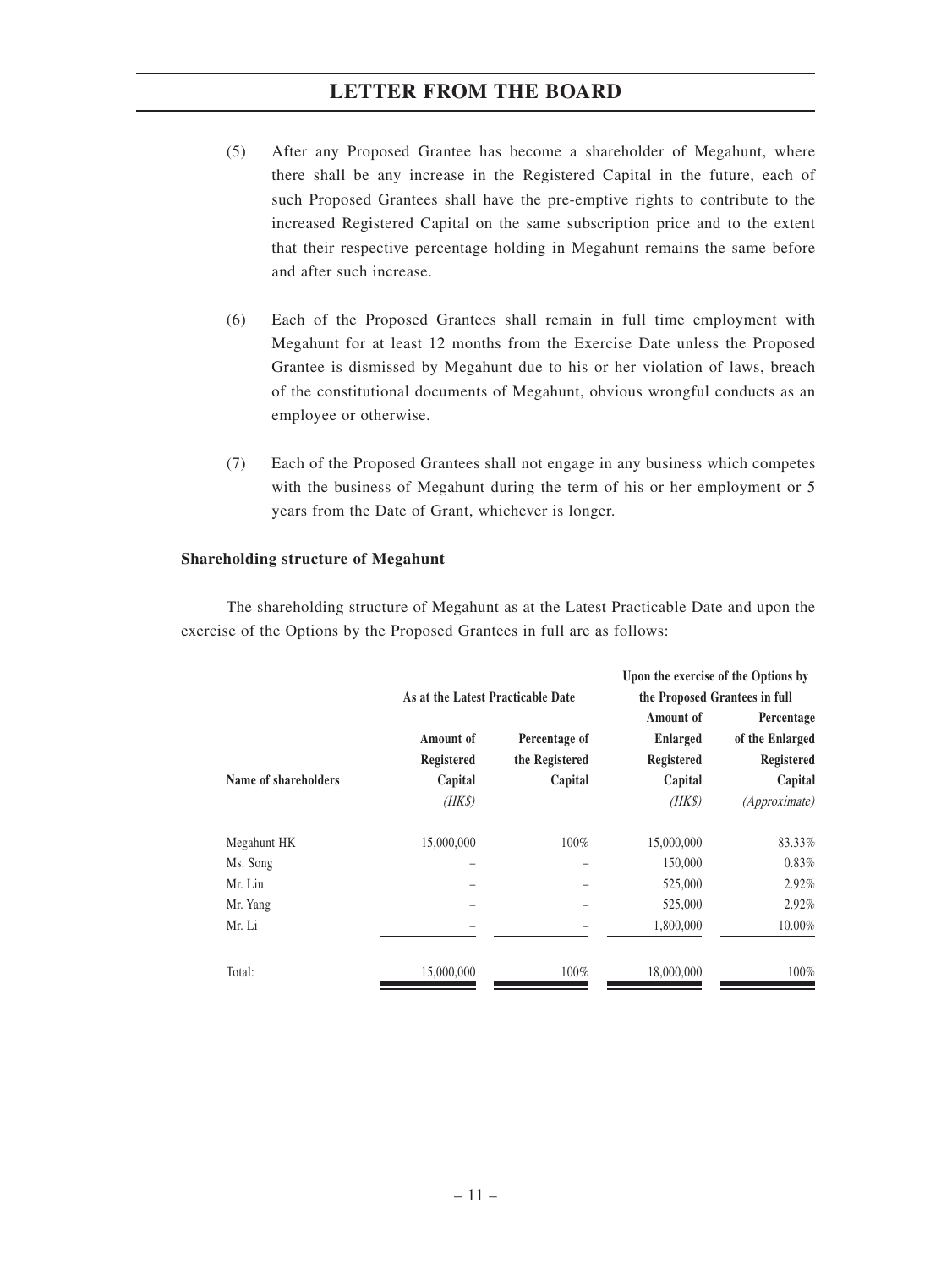#### **Scheme Mandate Limit and Individual Limit**

Under the rules of Megahunt Share Option Scheme, the total Registered Capital contributed and to be contributed upon exercise of the Options granted to each Participant (including both exercised and outstanding Options) in any 12-month period shall not exceed 1% of the Registered Capital (i.e. the Individual Limit). Any further grant of Options to a Participant which would result in the Registered Capital contributed and to be contributed by a Participant upon exercise of all Options granted and to be granted to such Participant (including exercised, cancelled and outstanding Options) in the 12-month period up to and including the date of grant of such further Options exceeding the Individual Limit shall be subject to approval of the Shareholders in advance with such Participant and his or her close associates (or his or her associates if such Participant is a connected person) abstaining from voting.

The Enlarged Registered Capital attributable to Mr. Li, Mr. Liu, Mr. Yang and Ms. Song represent 12%, 3.5%, 3.5% and 1% respectively of the Registered Capital as at the Date of Grant (i.e. 4 July 2018). The grant of Options to Mr. Li, Mr. Liu and Mr. Yang exceed the Individual Limit and are therefore subject to Shareholders' approval at the SGM.

In addition, under the rules of Megahunt Share Option Scheme, the total Registered Capital which may be contributed by the grantees upon exercise of all Options to be granted under Megahunt Share Option Scheme and other share option schemes of Megahunt shall not in aggregate exceed 10% of the Registered Capital of Megahunt as at the date of the SGM (i.e. Megahunt Scheme Mandate Limit), being HK\$15,000,000 multiplied by 10% which equals to HK\$1,500,000, assuming that there is no change in the Registered Capital between the period from the Latest Practicable Date and the date of the SGM.

Pursuant to note 1 to Rule 17.03(3) of the Listing Rules and the rules of Megahunt Share Option Scheme, Megahunt may also seek separate approval of the Shareholders in general meeting for granting Options beyond the Megahunt Scheme Mandate Limit provided the Options in excess of the Megahunt Scheme Mandate Limit are granted only to Participants specifically identified by the Company before such approval is sought. After granting Options to Ms. Song, Mr. Yang and Mr. Liu whose Option Interests represent, in aggregate, 8% of the Registered Capital of Megahunt as at the date of the SGM, the grant of Option to Mr. Li has exceeded the Megahunt Scheme Mandate Limit. Therefore, the grant of Option to Mr. Li, which exceeded the Megahunt Scheme Mandate Limit, is subject to Shareholders' approval at the SGM.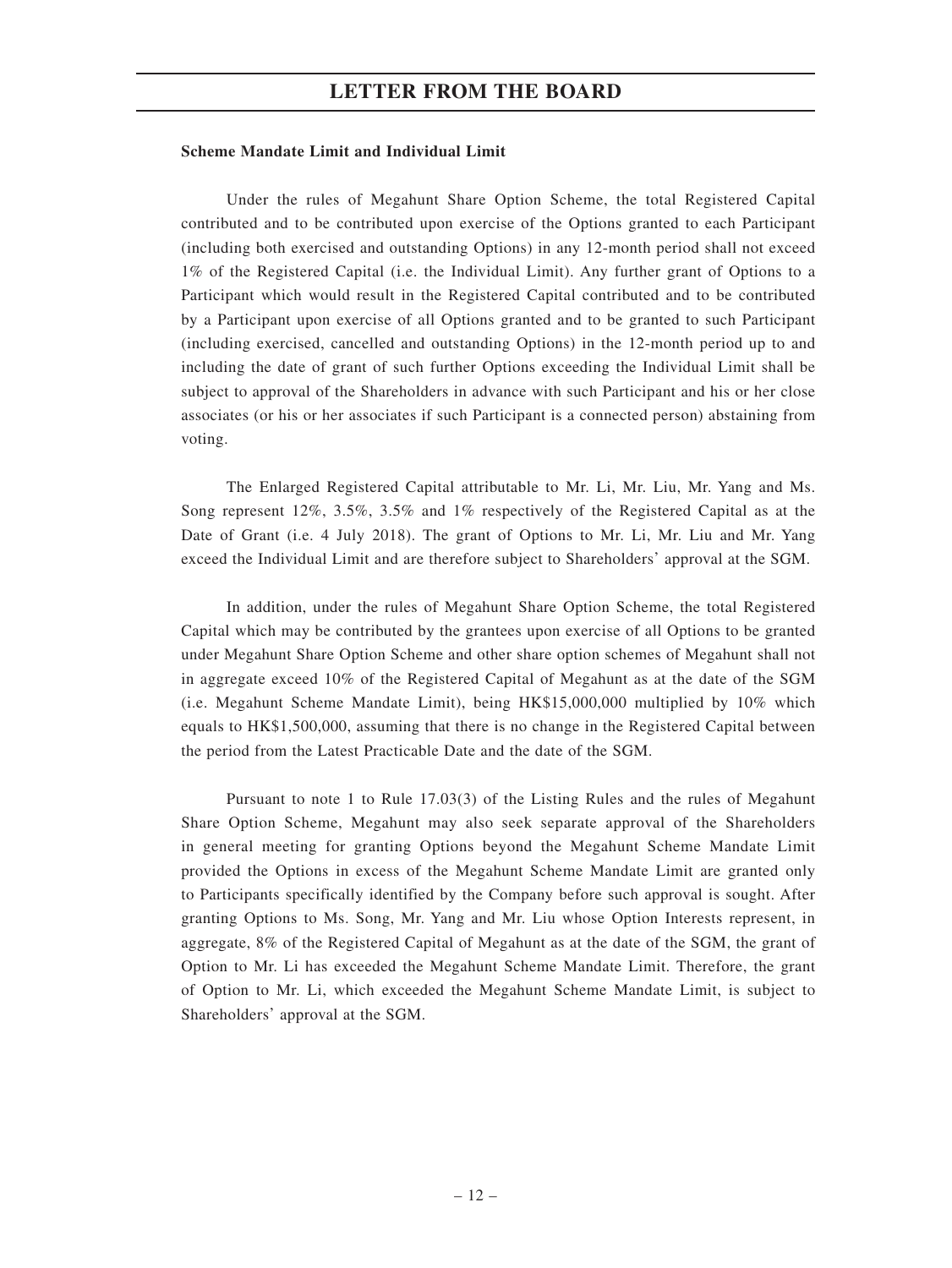#### **Reasons for and benefits of the grant of Options**

Megahunt is principally engaged in the sales of information security chips and solutions ("**Business**"). Driven by the significant growth of the payment market in the PRC, the information security chips business expanded rapidly in the second half of 2017 and the annual sales increased to approximately 3 times as compared with that for 2016. The Directors are of the view that the Proposed Grantees, being key employees and senior management of Megahunt, have made substantial contributions to Megahunt. In addition, the grant of Options to enable the Proposed Grantees to subscribe for the equity interest in Megahunt will motivate them to contribute to the success and long term development of the Business. It is also beneficial to Megahunt and the Group as a whole as the interest of the senior management of Megahunt will be aligned with that of the Group by subscribing for equity interests in Megahunt themselves. In addition, the capital base of Megahunt will be enlarged and the Proposed Grantees will be more committed to the furtherance of the development of the Business.

As at the Latest Practicable Date, neither the Company nor Megahunt have any plan to grant further Option in the future.

The Directors (including the independent non-executive Directors) consider that the adoption of Megahunt Share Option Scheme and the grant of the Options are in the interests of Megahunt, the Company and the Shareholders as a whole.

#### **4. SGM**

The SGM Notice is set out on pages SGM-1 to SGM-2 of this circular. Ordinary resolutions in respect of (1) the adoption of Megahunt Share Option Scheme, and (2) approval for the grant of Options to Mr. Li, Mr. Liu and Mr. Yang, will be proposed at the SGM.

A form of proxy for use at the SGM is enclosed with this circular and published on the website of the Stock Exchange (www.hkexnews.hk) and the Company's website (www.hisun.com.hk). Whether or not you intend to be present at the meeting, you are requested to complete the form of proxy and return it to the Company in accordance with the instructions printed thereon as soon as possible but in any event not less than 48 hours before the time appointed for holding of the SGM or any adjourned meeting (as the case may be). Completion and delivery of the form of proxy will not preclude Shareholders from attending and voting in person at the SGM or any adjourned meeting (as the case may be) if they so wish.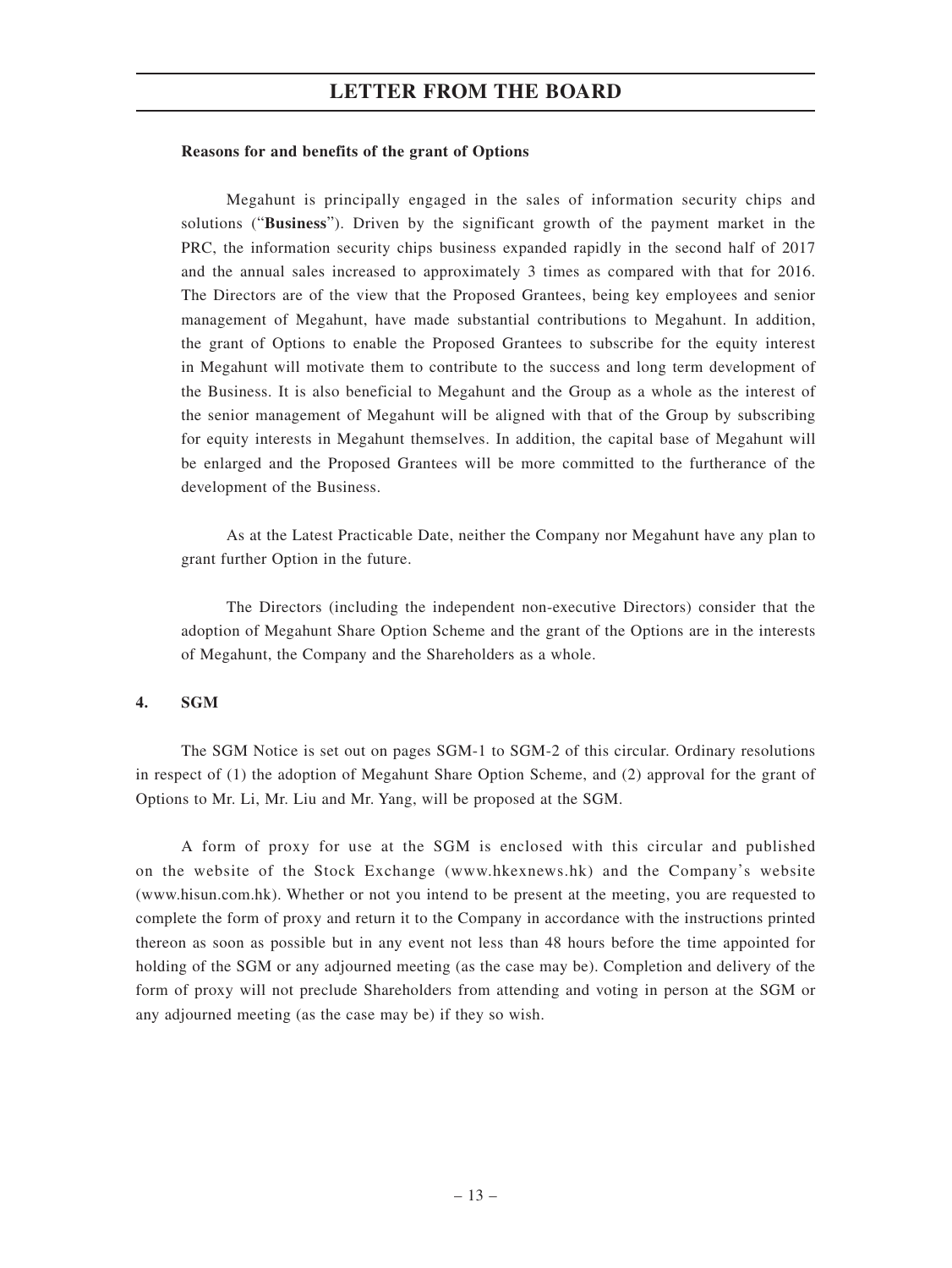Mr. Li, Mr. Liu and Mr. Yang and their respective close associates (or associates if he/she is a connected person) ("**Interested Shareholders**") shall abstain from voting at the SGM on the corresponding resolutions approving the grant of Options to Mr. Li, Mr. Liu and Mr. Yang (as the case maybe) (i.e. resolutions no. 2, no. 3 and no. 4 as set out in the SGM Notice respectively). As at the Latest Practicable Date, none of Mr. Li, Mr. Liu, Mr. Yang and their respective associates was interested in any Shares.

To the best of the Directors' knowledge, information and belief, having made reasonable enquiries, save for the Interested Shareholders, if any, as mentioned above, no other Shareholder is required to abstain from voting under the Listing Rules on the ordinary resolutions in respect of (1) the adoption of Megahunt Share Option Scheme, and (2) approval for the grant of Options to Mr. Li, Mr. Liu and Mr. Yang at the SGM.

#### **Record date for determining eligibility to attend and vote**

Record date (being the last date for registration of any share transfer given there will be no book closure) for determining the entitlement of the shareholders of the Company to attend and vote at the SGM will be Monday, 6 August 2018. All transfers of Shares accompanied by the relevant share certificates must be lodged with the Company's Hong Kong Share Registrar, Tricor Tengis Limited, at Level 22, Hopewell Centre, 183 Queen's Road East, Hong Kong for registration no later than 4:30 p.m. on Monday, 6 August 2018.

#### **Voting by poll**

Rule 13.39(4) of the Listing Rules requires that all votes of shareholders at a general meeting must be taken by poll except where the chairman of the meeting in good faith decides to allow a resolution which relates purely to a procedural or administrative matter to be voted on by a show of hands. The chairman of the SGM will therefore demand a poll for the ordinary resolutions to be put to the vote at the SGM pursuant to Bye-law 66 of the Bye-laws and the Listing Rules. The results of the voting will be published on the website of the Stock Exchange (www.hkexnews.hk) and the Company's website (www.hisun.com.hk) after the SGM pursuant to the Listing Rules.

#### **5. RECOMMENDATIONS**

The Directors (including the independent non-executive Directors) consider that (1) the adoption of Megahunt Share Option Scheme, and (2) the grant of Options are in the interests of Megahunt, the Company and the Shareholders. Accordingly, the Directors recommend all Shareholders to vote in favour of the resolutions in connection therewith to be proposed at the SGM.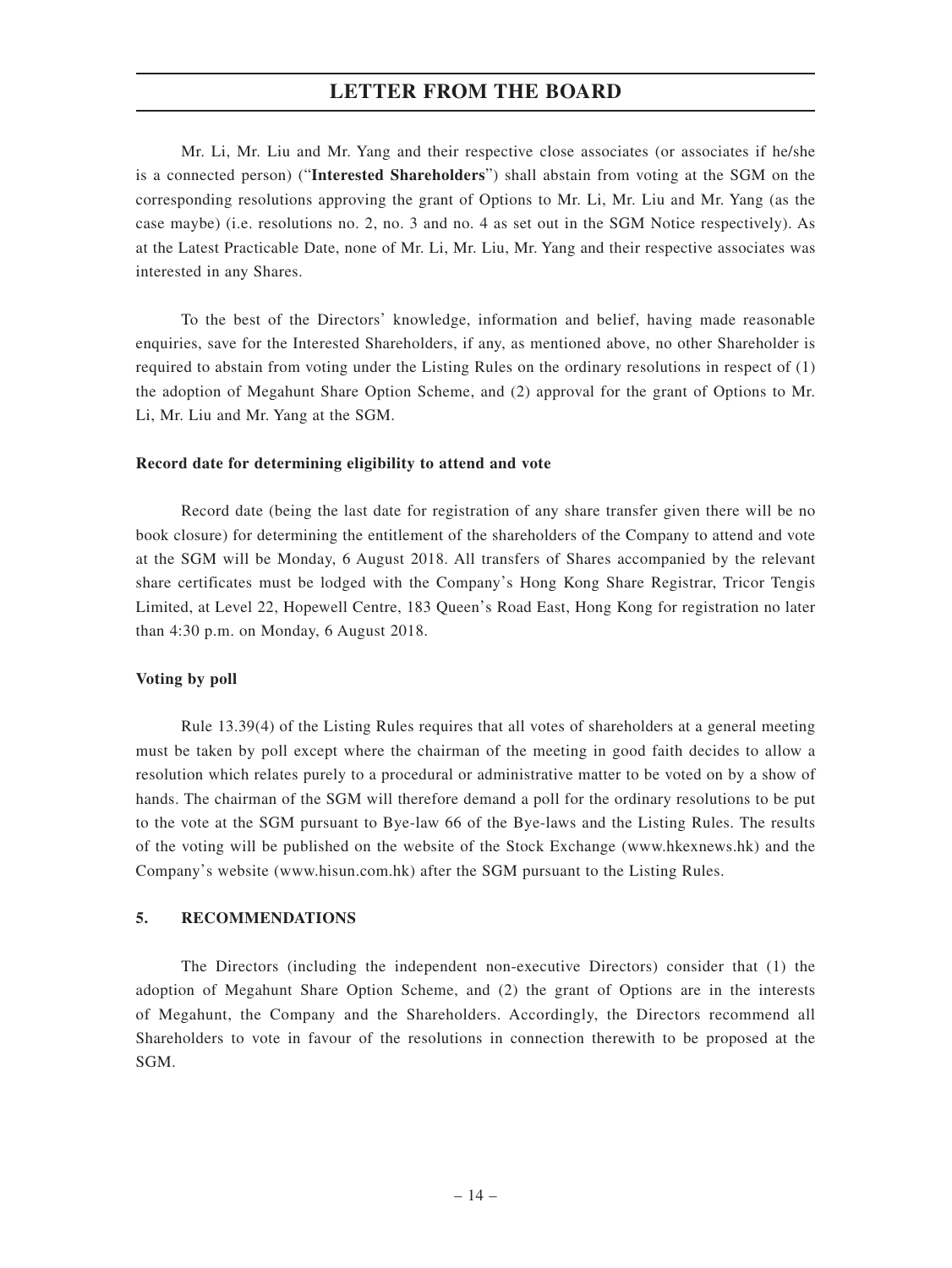### **6. RESPONSIBILITY STATEMENT**

This circular, for which the Directors collectively and individually accept full responsibility, includes particulars given in compliance with the Listing Rules for the purpose of giving information with regard to the Company. The Directors, having made all reasonable enquiries, confirm that to the best of their knowledge and belief that the information contained in this circular is accurate and complete in all material respects and not misleading or deceptive, and there are no other matters the omission of which would make any statement herein or this circular misleading.

### **7. GENERAL INFORMATION**

Your attention is drawn to the additional information set out in the Appendix to this circular.

Yours faithfully, By Order of the Board **Hi Sun Technology (China) Limited LI Wenjin** Executive Director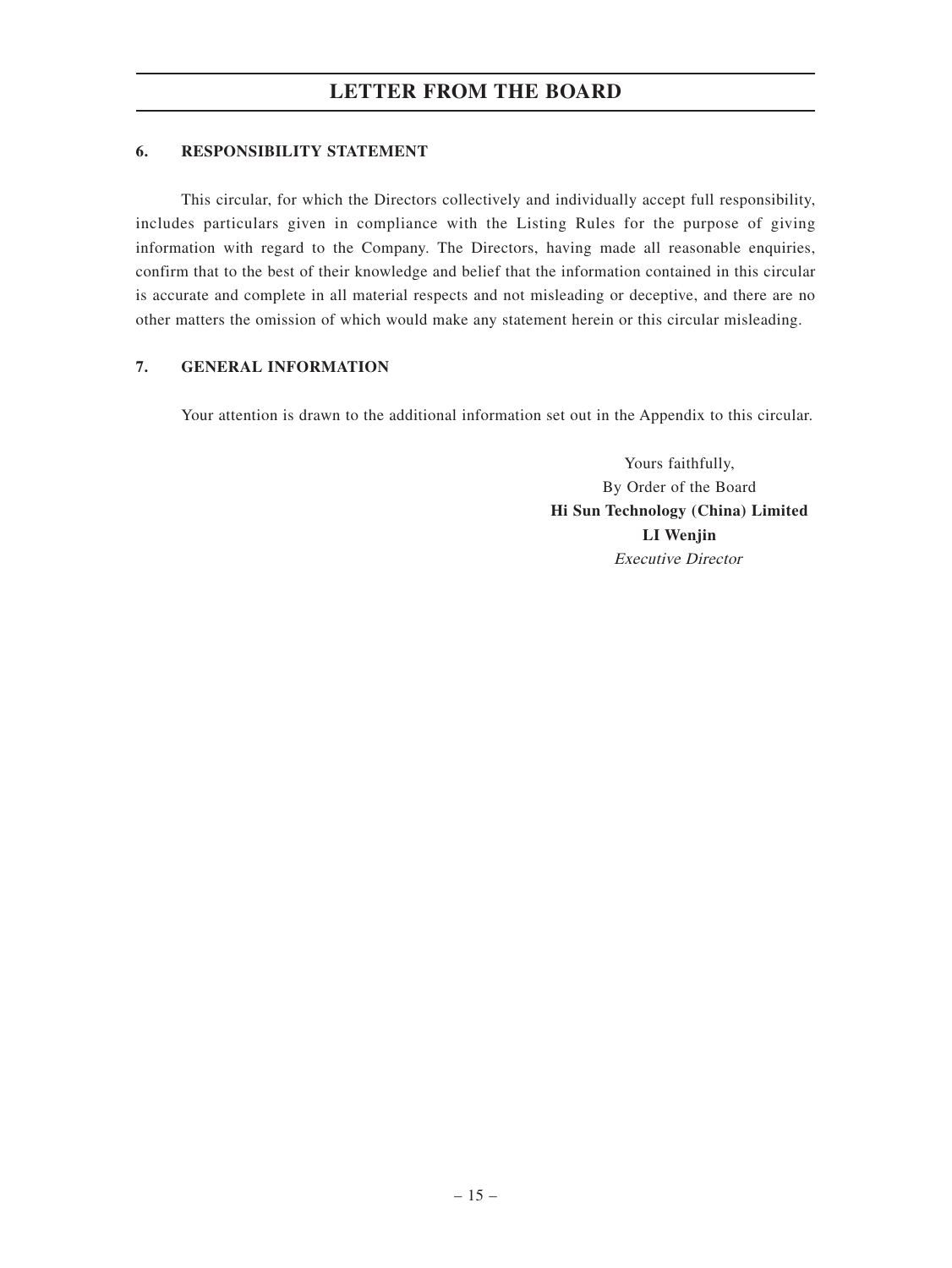# **APPENDIX SUMMARY OF PRINCIPAL TERMS OF MEGAHUNT SHARE OPTION SCHEME**

Set out below is a summary of the principal terms and conditions of Megahunt Share Option Scheme.

#### **1. CONDITIONS**

Megahunt Share Option Scheme shall be effective subject to the fulfilment and satisfaction of the following conditions:

- (i) all necessary consents, waivers and permits (if any) required to be obtained from the directors and shareholders of Megahunt in accordance with the constitutional documents of Megahunt and all applicable laws having been obtained; and
- (ii) the Shareholders having approved the adoption of Megahunt Share Option Scheme at the SGM.

#### **2. PURPOSE OF THE SCHEME**

The purpose of Megahunt Share Option Scheme is to enable Megahunt to grant options to selected Participants as incentives or rewards for their contribution or potential contribution to Megahunt. The Board of Megahunt considers that Megahunt Share Option Scheme will provide the Participants with the opportunity to acquire proprietary interests in Megahunt and to encourage Participants to work towards enhancing the value of equity interests in Megahunt for the benefit of Megahunt and its shareholder(s) as a whole.

The exercise of the Options shall be subject to the general condition that the Grantee shall have been under full time employment of Megahunt (or its subsidiaries, as the case may be) for at least 5 years on the Exercise Date and the remaining term of employment under his or her employment contract with Megahunt (or its subsidiaries, as the case may be) shall not be less than 12 months from the Exercise Date. In addition, when determining the persons who will be offered Options, the Board of Megahunt will assess on an individual basis and will only offer Options to Participants who, in their opinion, have demonstrated significant value to Megahunt (or its subsidiaries, as the case may be) based on his or her personal attributes and/ or historical performance. Furthermore, although it is not a general requirement under the terms of Megahunt Share Option Scheme for any minimum period for which an Option must be held or any performance targets which must be achieved before any Options granted can be exercised, the Board of Megahunt has discretion on a case-by-case basis or generally to impose such conditions, including (i) minimum periods for which an Option must be held; and/or (ii) minimum performance targets that must be reached before the Option can be exercised in whole or in part; and/or (iii) such other terms as may be imposed at the discretion of the Board of Megahunt on the Options where appropriate.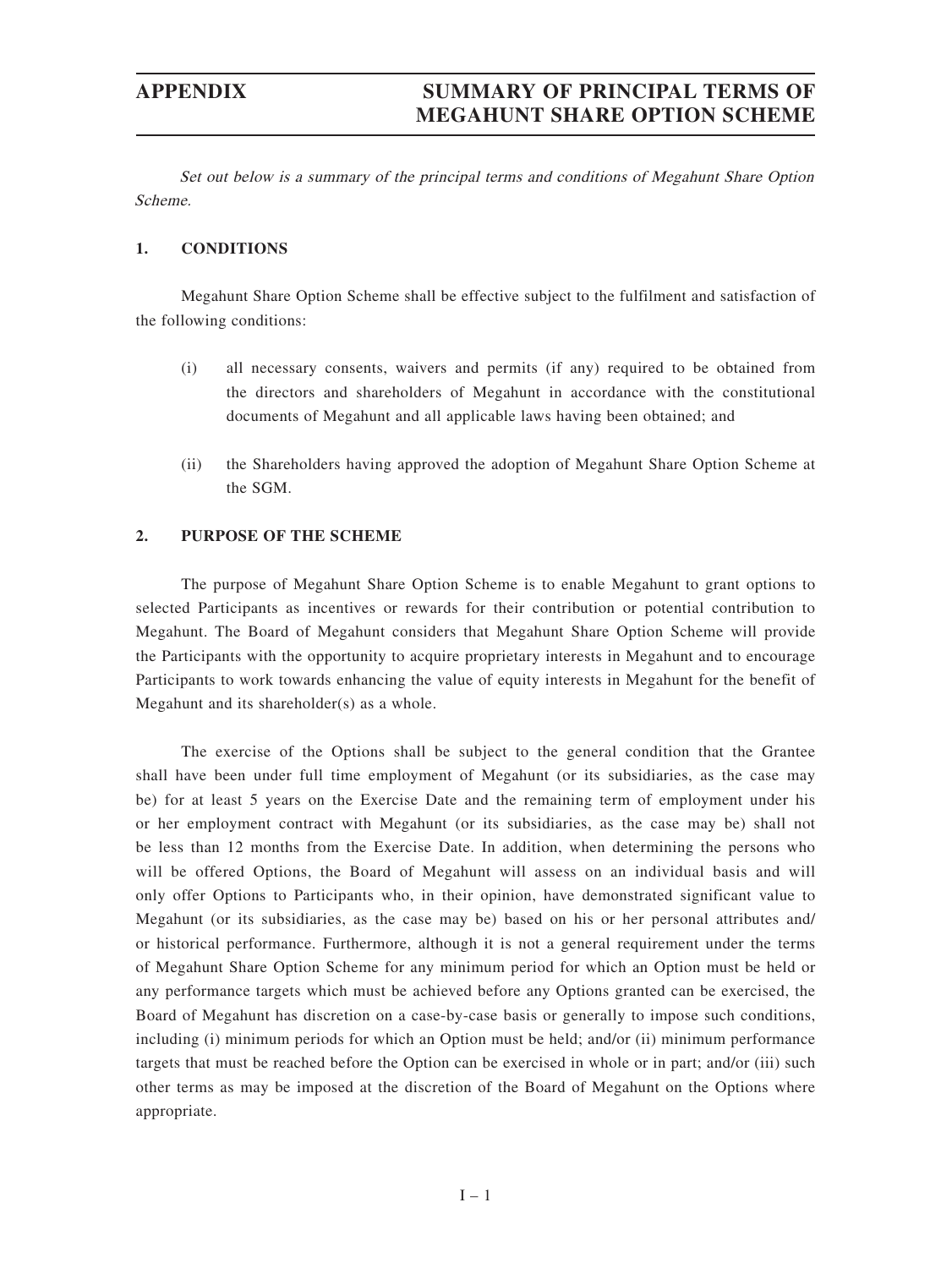# **APPENDIX SUMMARY OF PRINCIPAL TERMS OF MEGAHUNT SHARE OPTION SCHEME**

In this way, the Board of Megahunt consider that the terms of Megahunt Share Option Scheme can serve the purpose of giving incentives or rewards to the Participants for their contribution or potential contribution to Megahunt, and can encourage such Grantees' ongoing performance towards the business and the value of Megahunt.

#### **3. WHO MAY JOIN**

Megahunt Share Option Scheme Participants include any directors or senior management of Megahunt or its subsidiaries.

#### **4. CONDITIONS TO EXERCISE**

The exercise of the Options shall be subject to the fulfilment and satisfaction of the following conditions:

- (a) the Grantee shall have been under full time employment of Megahunt (or its subsidiaries, as the case may be) for at least 5 years on the Exercise Date and the remaining term of employment under his or her employment contract with Megahunt (or its subsidiaries, as the case may be) shall not be less than 12 months from the Exercise Date; and
- (b) all necessary approvals, consents, waivers and permits (including but not limited to approval from the relevant regulatory bodies) in respect of the exercise of Options having been obtained by Megahunt and the relevant parties, who shall also ensure that such exercise shall have no adverse effect on the business of Megahunt.

#### **5. ADMINISTRATION OF THE SCHEME**

Megahunt Share Option Scheme is to be administered by the Board of Megahunt, and the decisions of the Board of Megahunt shall be final and binding on all parties. The Board of Megahunt shall have the right to (i) interpret and construe the provisions of Megahunt Share Option Scheme, (ii) determine the persons who will be offered Options under Megahunt Share Option Scheme, the terms on which Options are granted, the subscription price upon exercise of Options, subject to paragraph 12, in relation to such Options, (iii) subject to paragraphs 9 and 21, make such adjustments to the terms of Megahunt Share Option Scheme and to the terms of the Options granted under Megahunt Share Option Scheme as it deems necessary, and (iv) make such other decisions or determinations as it shall deem appropriate in the administration of Megahunt Share Option Scheme.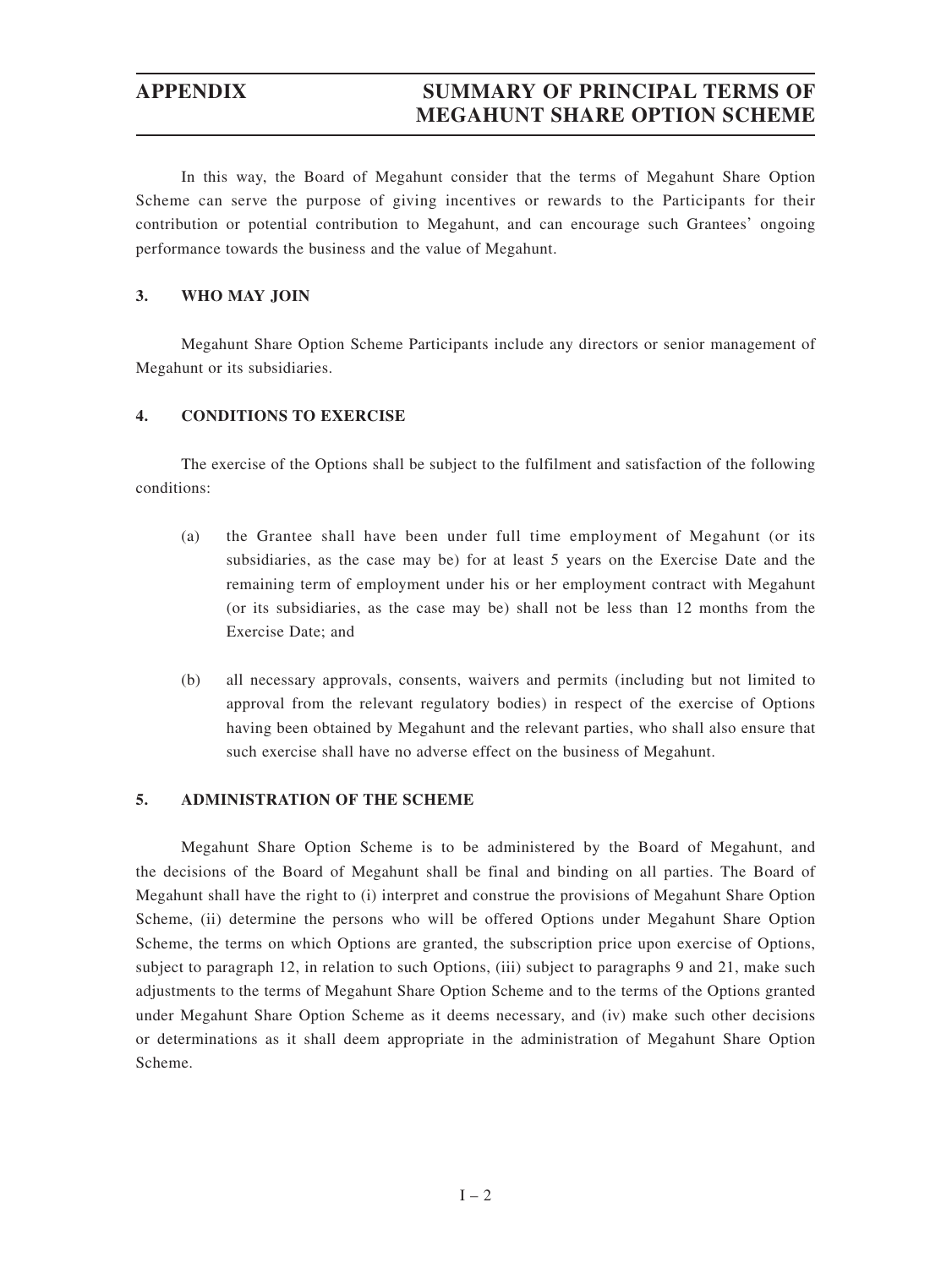### **6. LIFE OF THE SCHEME**

The Board of Megahunt is entitled, at any time within 5 years after the Effective Date, to make an offer to any Participant, as the Board of Megahunt may in its absolute discretion select, to take up an Option pursuant to which such Participant may, during the Exercise Period, contribute to the Registered Capital of Megahunt to acquire such equity interest in Megahunt as the Board of Megahunt may determine. The offer shall specify the terms on which the Option is to be granted, including the subscription price, the corresponding percentage Option Interests that may be subscribed for, any vesting period, and may include at the discretion of the Board of Megahunt other terms either on a case by case basis or generally.

After the expiry of the five-year period, no further Options shall be offered, but in all other respects the provisions of Megahunt Share Option Scheme shall remain in full force and effect. Subject to other provisions under Megahunt Share Option Scheme, Options complying with the provisions of Chapter 17 of the Listing Rules that are granted during the life of Megahunt Share Option Scheme shall continue to be exercisable in accordance with their terms of issue after the end of the five-year term.

### **7. MAXIMUM AMOUNT OF REGISTERED CAPITAL**

- (a) The overall limit on the Registered Capital which may be contributed by the grantees upon the exercise of all outstanding options granted and yet to be exercised under Megahunt Share Option Scheme and any other share option scheme of Megahunt (and to which the provisions of Chapter 17 of the Listing Rules are applicable) must not in aggregate exceed 30% of the Registered Capital of Megahunt from time to time ("**Megahunt Scheme Limit**").
- (b) The total Registered Capital which may be contributed by the grantees upon exercise of all Options to be granted under Megahunt Share Option Scheme and other share option schemes of Megahunt shall not in aggregate exceed 10% of the Registered Capital of Megahunt as at the date of approval of Megahunt Share Option Scheme ("**Megahunt Scheme Mandate Limit**"), being HK\$15,000,000 multiplied by 10% which equals to HK\$1,500,000, assuming that there is no change in the Registered Capital between the period from the Latest Practicable Date and the date of the SGM. Options lapsed in accordance with the terms of Megahunt Share Option Scheme will not be counted for the purpose of calculating the Megahunt Scheme Mandate Limit.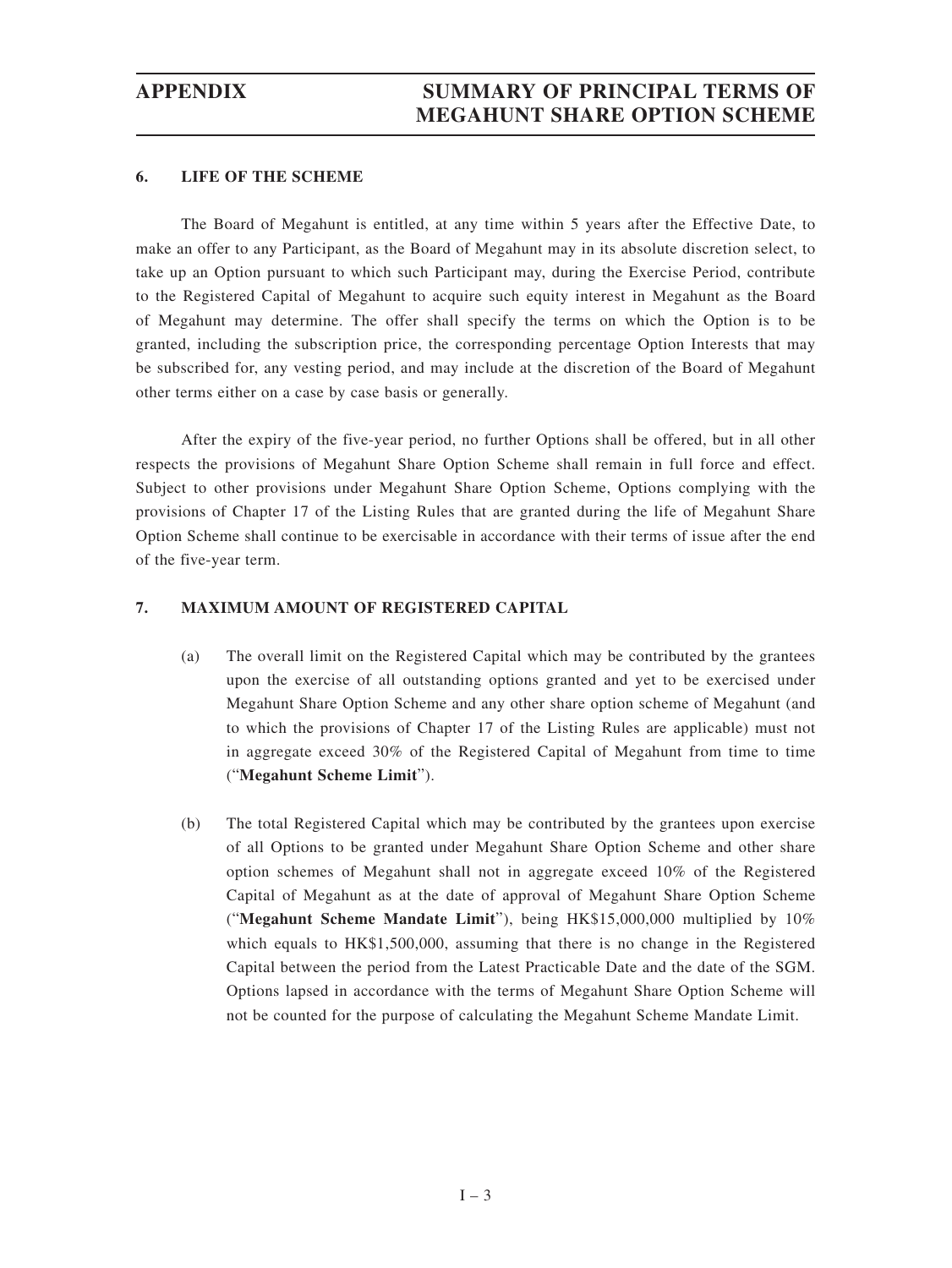# **APPENDIX SUMMARY OF PRINCIPAL TERMS OF MEGAHUNT SHARE OPTION SCHEME**

- (c) Subject to (a) above and without prejudice to (d) below, Megahunt may seek approval of the Shareholders in general meeting for refreshing the Megahunt Scheme Mandate Limit under Megahunt Share Option Scheme. However, the total Registered Capital which may be contributed by the grantees upon exercise of all Options to be granted under Megahunt Share Option Scheme as refreshed, and other share option schemes of Megahunt, shall not exceed 10% of the Registered Capital of Megahunt as at the date of the aforesaid approval of Megahunt Scheme Mandate Limit. Options previously granted under Megahunt Share Option Scheme and other share option schemes of Megahunt (including those outstanding, cancelled, lapsed in accordance with its terms or exercised options), will not be counted for the purpose of calculating the limit as refreshed. A circular must be sent to the Shareholders in connection with the meeting at which their approval will be sought.
- (d) Subject to (a) above and without prejudice to (c) above, Megahunt may also seek separate approval of the Shareholders in general meeting for granting Options beyond the Megahunt Scheme Mandate Limit provided the Options in excess of the Megahunt Scheme Mandate Limit are granted only to Participants specifically identified by the Company before such approval is sought. A circular shall be sent to the Shareholders containing a generic description of the specified Participants who may be granted such Options, the amount of Registered Capital to be enlarged and terms for the Options to be granted and the purpose of granting Options to the specified Participants with an explanation as to how the terms of the Options serve such purpose.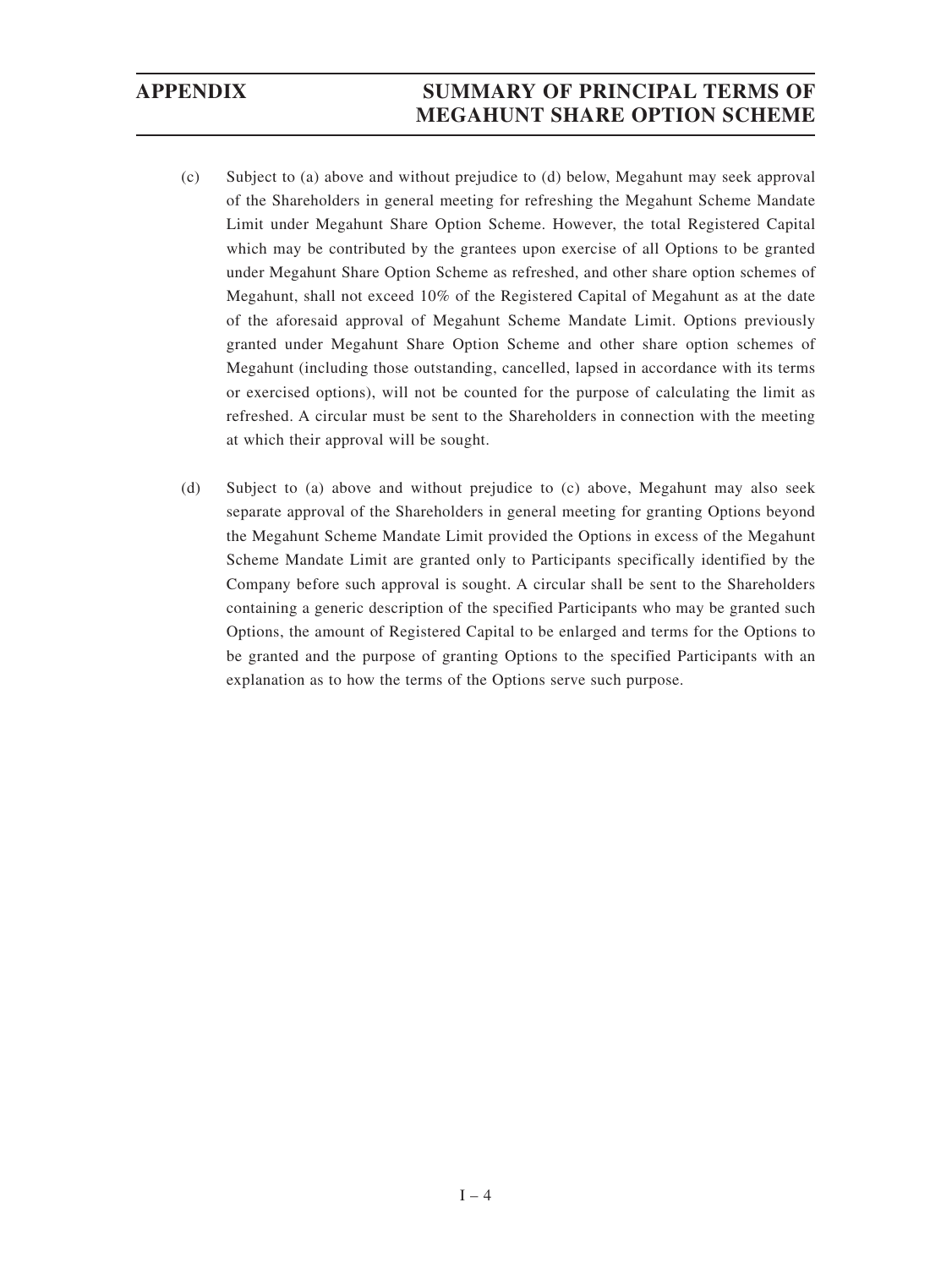#### **8. MAXIMUM ENTITLEMENT OF EACH PARTICIPANT**

The total Registered Capital contributed and to be contributed upon exercise of the Options granted to each Participant (including both exercised and outstanding Options) in any 12-month period shall not exceed 1% of the Registered Capital (the "**Individual Limit**"). Any further grant of Options to a Participant which would result in the Registered Capital contributed and to be contributed by a Participant upon exercise of all Options granted and to be granted to such Participant (including exercised, cancelled and outstanding Options) in the 12-month period up to and including the date of such further grant of Options exceeding the Individual Limit shall be subject to approval of the Shareholders in advance with such Participant and his or her close associates (or his or her associates if such Participant is a connected person) abstaining from voting. A circular must be sent to the Shareholders disclosing the identity of such Participant and the number and terms of the Options granted and to be granted. The number and terms (including the subscription price) of Options to be granted to such Participants shall be fixed before Shareholders' approval is sought and the date of the Board meeting for proposing such further grant shall for all purposes be the date of grant for the purpose of calculating the subscription price under note (1) to Rule 17.03(9) of the Listing Rules.

#### **9. GRANT OF OPTIONS TO CONNECTED PERSONS**

Each grant of Options to any Director, chief executive or substantial shareholder of the Company (or any of their respective associates) shall be subject to the prior approval of the independent non-executive Directors (excluding any independent non-executive Director who is a proposed recipient of the grant of Options). Where any grant of Options to a substantial shareholder of the Company or an independent non-executive Director, or any of their respective associates, would result in the Option Interests acquired and to be acquired upon exercise of all Options already granted and to be granted (including Options exercised, cancelled and outstanding) to such person in the 12-month period up to and including the date of grant, representing in aggregate over 0.1% of the Registered Capital, such grant of Options shall be subject to prior approval by the Shareholders (voting by way of poll). The Grantee, his or her associates and all core connected persons (as defined in the Listing Rules) of the Company shall abstain from voting in favour at such general meeting, and any such person may vote against the relevant resolution at the general meeting provided that his or her intention to do so has been stated in the circular to be sent to the Shareholders in connection therewith and has complied with Rules 13.40 to 13.42 of the Listing Rules. The circular in respect of such further grant shall contain the necessary information specified under Rule 17.04(3) of the Listing Rules.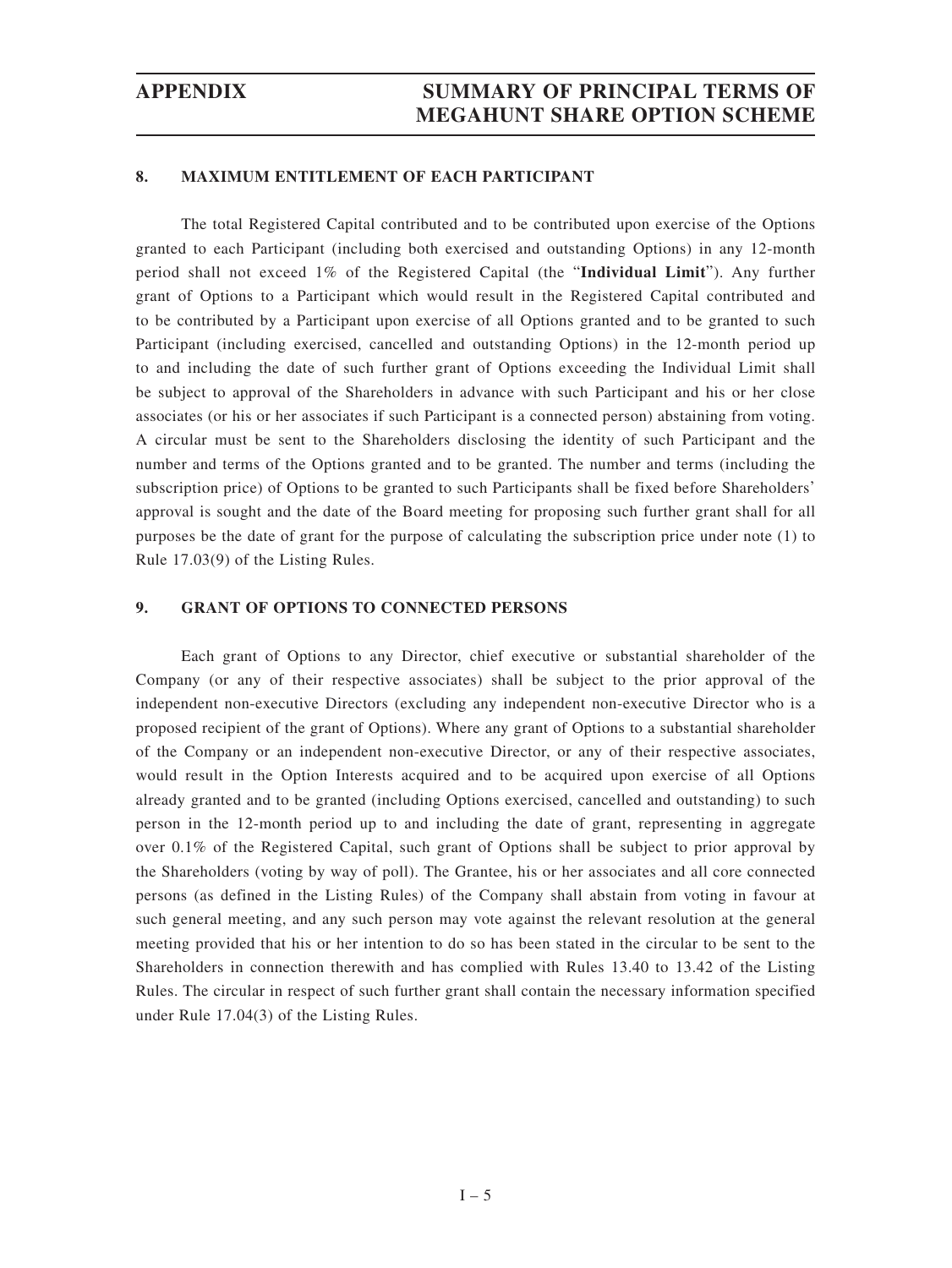Any change in the terms of Options granted to a substantial shareholder of the Company or an independent non-executive Director or any of their respective associates must be approved by the independent Shareholders in general meeting.

#### **10. MINIMUM PERIOD TO BE HELD AND PERFORMANCE TARGETS**

There is no general requirement under the terms of Megahunt Share Option Scheme for any minimum period for which an Option must be held or any performance targets which must be achieved before any Options granted can be exercised. However, the Board of Megahunt has discretion on a case-by-case basis or generally to impose such conditions, including (i) minimum periods for which an Option must be held; and/or (ii) minimum performance targets that must be reached before the Option can be exercised in whole or in part; and/or (iii) such other terms as may be imposed at the discretion of the Board of Megahunt conditions on the Options where appropriate.

#### **11. TIME OF ACCEPTANCE AND EXERCISE OF OPTION**

An offer of the grant of the Option may be accepted by a Participant within seven days from the Date of Grant. An Option may be exercised in accordance with and subject to the terms of Megahunt Share Option Scheme at any time during the Exercise Period, or such other period to be determined and notified by the Board of Megahunt to each Grantee, which period may commence from the date on which the Option becomes exercisable by the Grantee and ending on the eighth anniversary from the Date of Grant of such Option, subject to the provisions for early termination, lapse or cancellation thereof.

An offer shall be deemed to have been accepted and the Option to which the offer relates shall be deemed to have been granted and to have taken effect when the duplicate of the offer letter comprising acceptance of the offer duly signed by the Grantee with the amount which the Grantee accepts to contribute to the Registered Capital in respect of which the offer is accepted clearly stated therein, together with a total remittance in favour of Megahunt of HK\$1.00 by way of consideration for the grant thereof, is received by Megahunt. Such remittance shall not be refundable in any circumstances.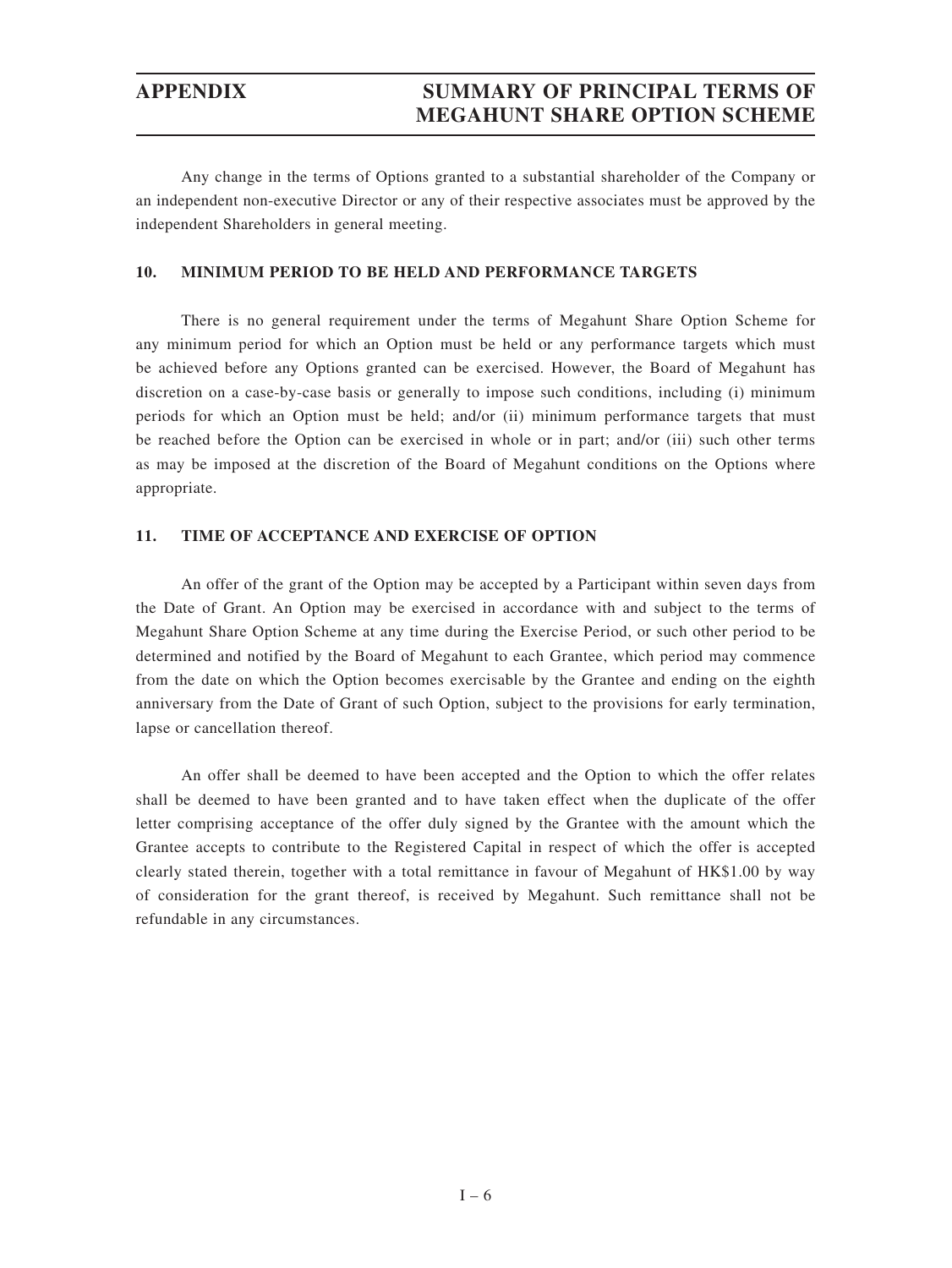## **APPENDIX SUMMARY OF PRINCIPAL TERMS OF MEGAHUNT SHARE OPTION SCHEME**

#### **12. SUBSCRIPTION PRICE PAYABLE UPON EXERCISE OF OPTION**

The subscription price payable by any Grantee shall be a price to be determined by the Board of Megahunt in its absolute discretion at the time of the grant of the relevant Option with reference to factors which may include the business performance, value of Megahunt and individual performance of the relevant Grantee.

The subscription price shall be paid by the Grantees in cash to Megahunt if and when the Options are exercised.

The subscription price of Options granted in respect of Megahunt after the Company has resolved to seek a separate listing of Megahunt on the Stock Exchange, the GEM of the Stock Exchange or an overseas stock exchange and up to the listing date of Megahunt must be not lower than the new issue price (if any). In particular, any Options granted during the period commencing six months before the lodgement of Form A1 (or its equivalent for listing on the GEM of the Stock Exchange or the overseas stock exchange) up to the listing date of Megahunt are subject to this requirement. For Options granted during such period, the Board of Megahunt will make any necessary adjustment of the subscription price so that the subscription price shall not be lower than the new issue price.

#### **13. LAPSE OF OPTIONS**

An Option shall lapse automatically (to the extent not already exercised) on a Grantee upon occurrence of any of the following events:

- (1) on termination of employment between the Grantee and Megahunt (or its subsidiaries, as the case may be);
- (2) the Grantee, in performance of the duties as a director or senior management of Megahunt (or its subsidiaries, as the case may be), contravenes any of the provisions of the applicable PRC Companies Law or the constitutional documents of Megahunt (or its subsidiaries, as the case may be) or conducts any acts to the significant detriment of Megahunt (or its subsidiaries, as the case may be);
- (3) the Grantee, through his or her obvious misconduct, in performance of the duties as a director or senior management of Megahunt (or its subsidiaries, as the case may be), causes significant loss to Megahunt(or its subsidiaries, as the case may be);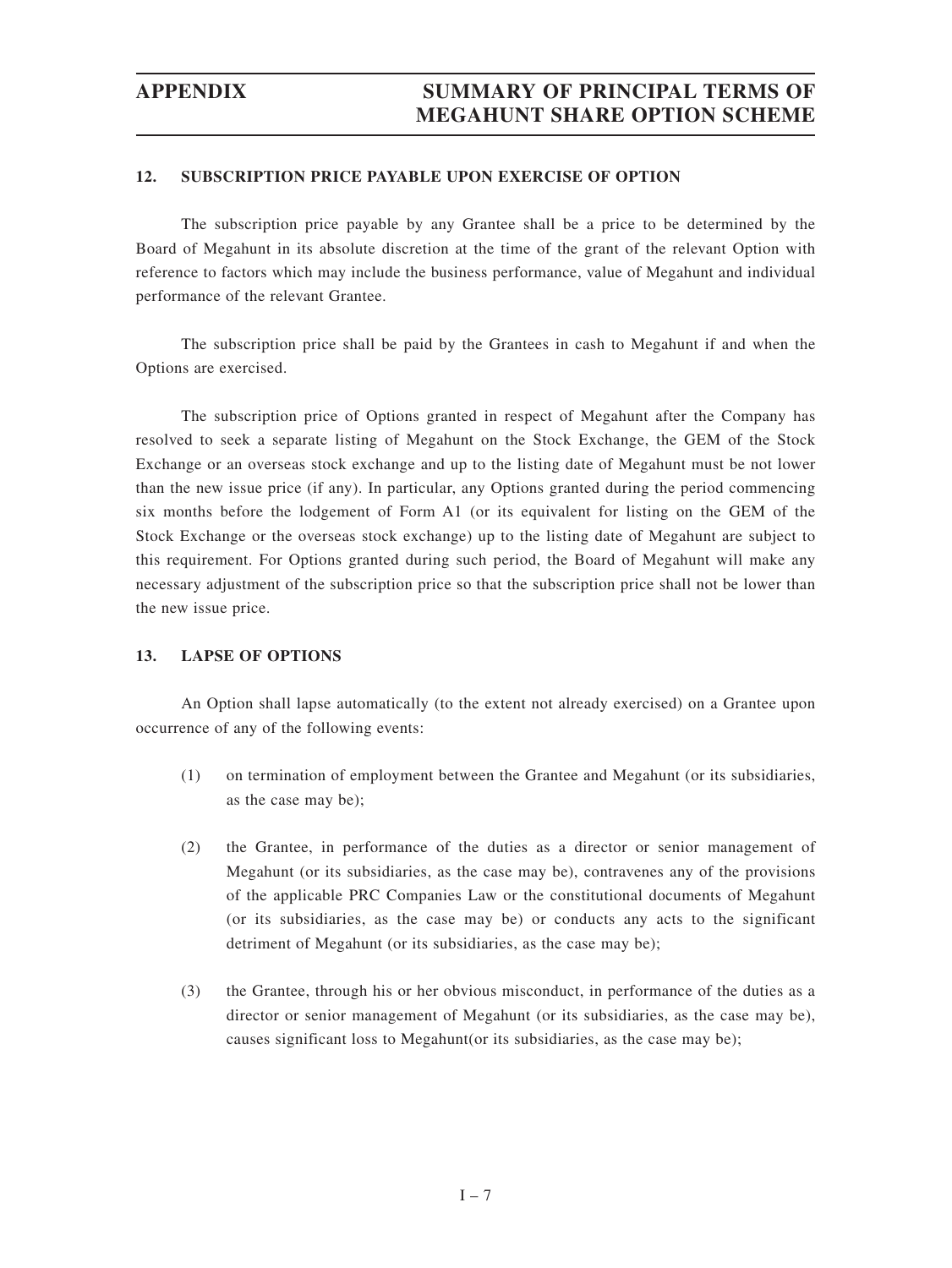# **APPENDIX SUMMARY OF PRINCIPAL TERMS OF MEGAHUNT SHARE OPTION SCHEME**

- (4) the Board of Megahunt, in its absolute discretion, considers the Grantee to be directly responsible for any of the financial losses or deterioration of businesses of Megahunt (or its subsidiaries, as the case may be);
- (5) the Grantee is liable for any criminal offence;
- (6) the Grantee is in breach of any laws, the articles of association or any regulations of Megahunt (or its subsidiaries, as the case may be) or his or her relevant employment contract with Megahunt (or its subsidiaries, as the case may be);
- (7) the Grantee is in breach of any rule of Megahunt Share Option Scheme, including any terms stated by the Board of Megahunt in the offer for grant of an Option;
- (8) the expiry of the Exercise Period in respect of such Option; or
- (9) the termination of Megahunt Share Option Scheme by the Board of Megahunt.

### **14. COVENANTS OF THE GRANTEE**

Each Grantee, upon exercise of his or her Option, shall undertake and covenant with the Board of Megahunt such terms and conditions as determined by the Board of Megahunt from time to time as stated in the offer letter.

#### **15. TERMINATION**

The Board of Megahunt may at any time terminate the operation of Megahunt Share Option Scheme and in such event no further Options will be offered or granted but in all other respects the provisions of Megahunt Share Option Scheme shall remain in full force and effect. Options which are unexercised and unexpired immediately prior to the termination of the operation of Megahunt Share Option Scheme shall continue to be valid and exercisable in accordance with their terms of issue after the termination of Megahunt Share Option Scheme.

#### **16. OPTION PERSONAL TO GRANTEE**

An Option is personal to the Grantee and shall not be transferable or assignable.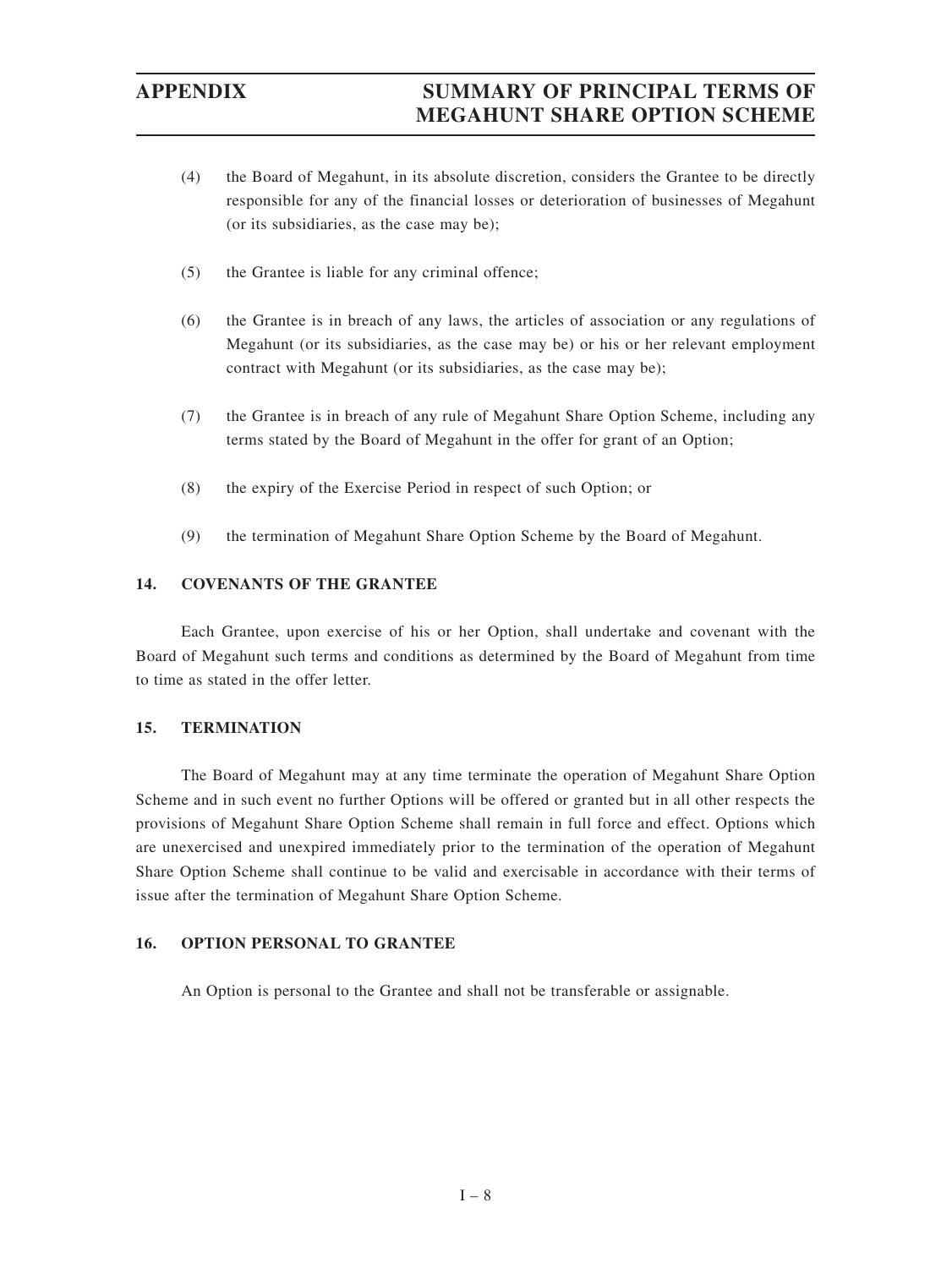#### **17. RESTRICTIONS ON THE TIME OF GRANT**

For so long as the Shares are listed on the Stock Exchange, no offer for grant of Options shall be made after an inside information has come to the knowledge of the Company until the Company has announced such information. In particular, during the period commencing one month immediately preceding the earlier of (a) the date of the meeting of the Directors for the approval of the Company's results for any year, half-year, quarterly or any other interim period (whether or not required under the Listing Rules); and (b) the last date on which the Company must publish an announcement of its results for any year, half-year, quarterly or any other interim period (whether or not required under the Listing Rules), and ending on the date of the announcement of the results, no offer for grant of Option may be made. No Option may be granted during any period of delay in publishing a results announcement.

#### **18. RANKING OF OPTION INTERESTS**

The Option Interests acquired by a Grantee upon the exercise of an Option will be subject to all the provisions of the articles of association of Megahunt and will rank pari passu in all respects with the equity interests held by other shareholders of Megahunt on the Exercise Date and accordingly will entitle the holders thereof to participate in all dividends or other distributions paid or made on or after the Exercise Date other than any dividend or other distribution previously declared or recommended or resolved to be paid or made if the record date therefor shall be before the Exercise Date. The Option Interests shall only be deemed to carry voting rights until the completion of the registration of the Grantee as a holder of such Option Interests in accordance with all applicable laws.

Where Megahunt cancels Options and issues new ones to the same Grantee, the issue of such new Options may only be made under Megahunt Share Option Scheme with available unissued Options (excluding the cancelled Options) within the Megahunt Scheme Mandate Limit or the new limits approved by Shareholders pursuant to sub-paragraph 7(c) and (d) above.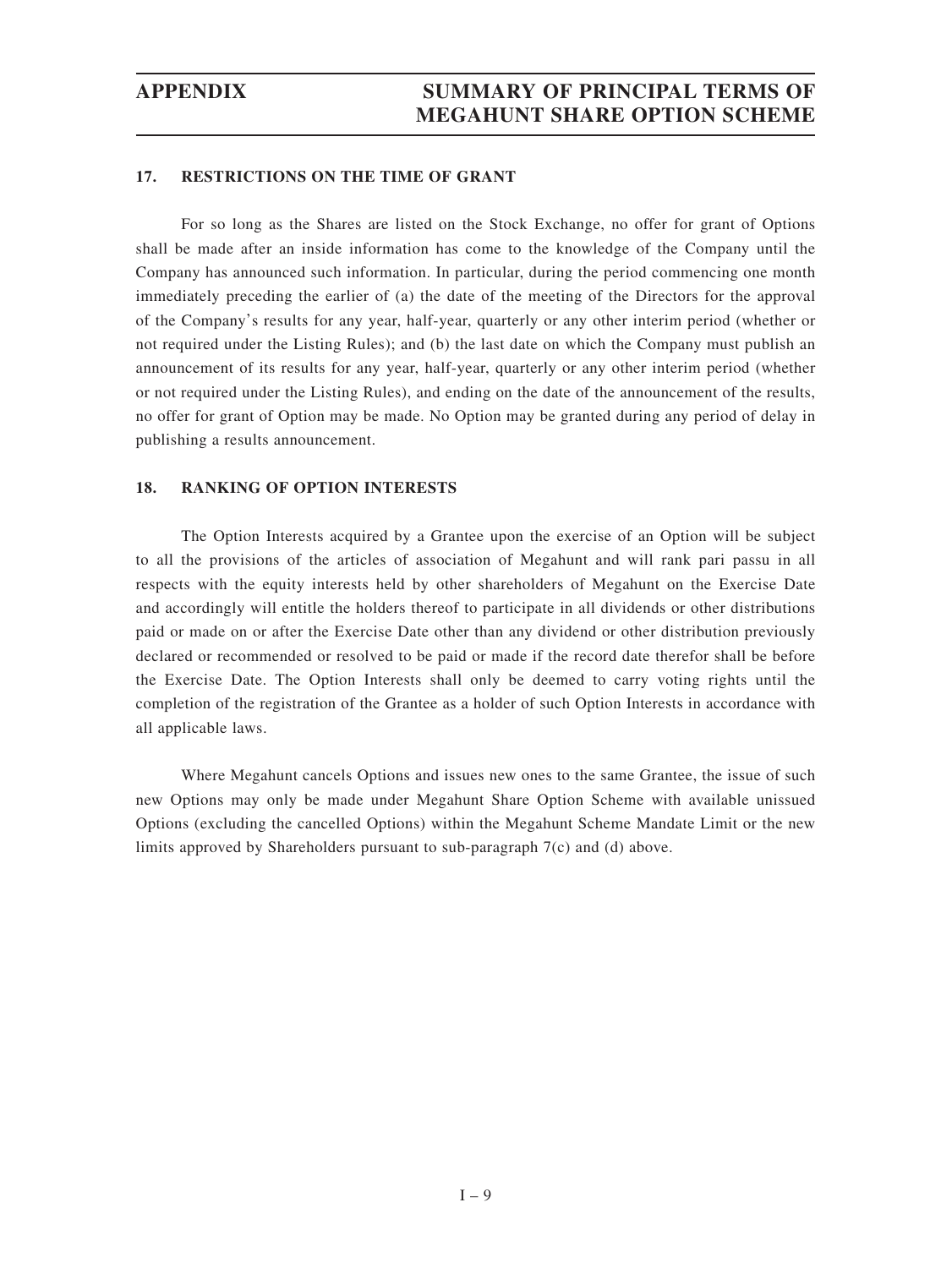#### **19. RIGHTS ON WINDING UP**

Subject to the applicable PRC laws, in the event of a resolution being proposed for the winding-up of Megahunt during the Exercise Period, the Grantee may, subject to the provisions of all applicable laws, by notice in writing to Megahunt at any time not less than two Business Days before the date on which such resolution is to be considered and/or passed, exercise his or her Option (to the extent not already exercised) either to its full extent or to the extent specified in such notice in accordance with the provisions of Megahunt Share Option Scheme and Megahunt shall register such Grantee as holder of the Option Interests therefor in respect of which such Grantee has exercised his or her Option not less than one Business Day before the date on which such resolution is to be considered and/or passed whereupon the Grantee shall accordingly be entitled, in respect of the Option Interests acquired, to participate in the distribution of the assets of Megahunt available in liquidation pari passu with other existing shareholders on the day prior to the date of such resolution. Subject thereto, all Options then outstanding shall lapse and determine on the commencement of the winding-up of Megahunt.

### **20. CANCELLATION OF OPTIONS**

The Board of Megahunt shall be entitled for the following causes to cancel any Option in whole or in part by giving notice in writing to the Grantee stating that such Option is thereby cancelled with effect from the date specified in such notice (the "**Cancellation Date**"):

- (i) the Grantee commits or permits or attempts to commit or permit a breach of the paragraph headed "16. OPTION PERSONAL TO GRANTEE" or any terms or conditions attached to the grant of the Option;
- (ii) the Grantee makes a written request to the Board of Megahunt for the Option to be cancelled; or
- (iii) if the Grantee has, in the opinion of the Board of Megahunt, conducted himself or herself in any manner whatsoever to the detriment of or prejudicial to the interests of Megahunt.

The Option shall be deemed to have been cancelled with effect from the Cancellation Date in respect of any part of the Option which has not been exercised as at the Cancellation Date. No compensation shall be payable upon any such cancellation, provided that the Board of Megahunt shall be entitled in its discretion to pay such compensation to the Grantee in such manner as it may consider appropriate in any particular case.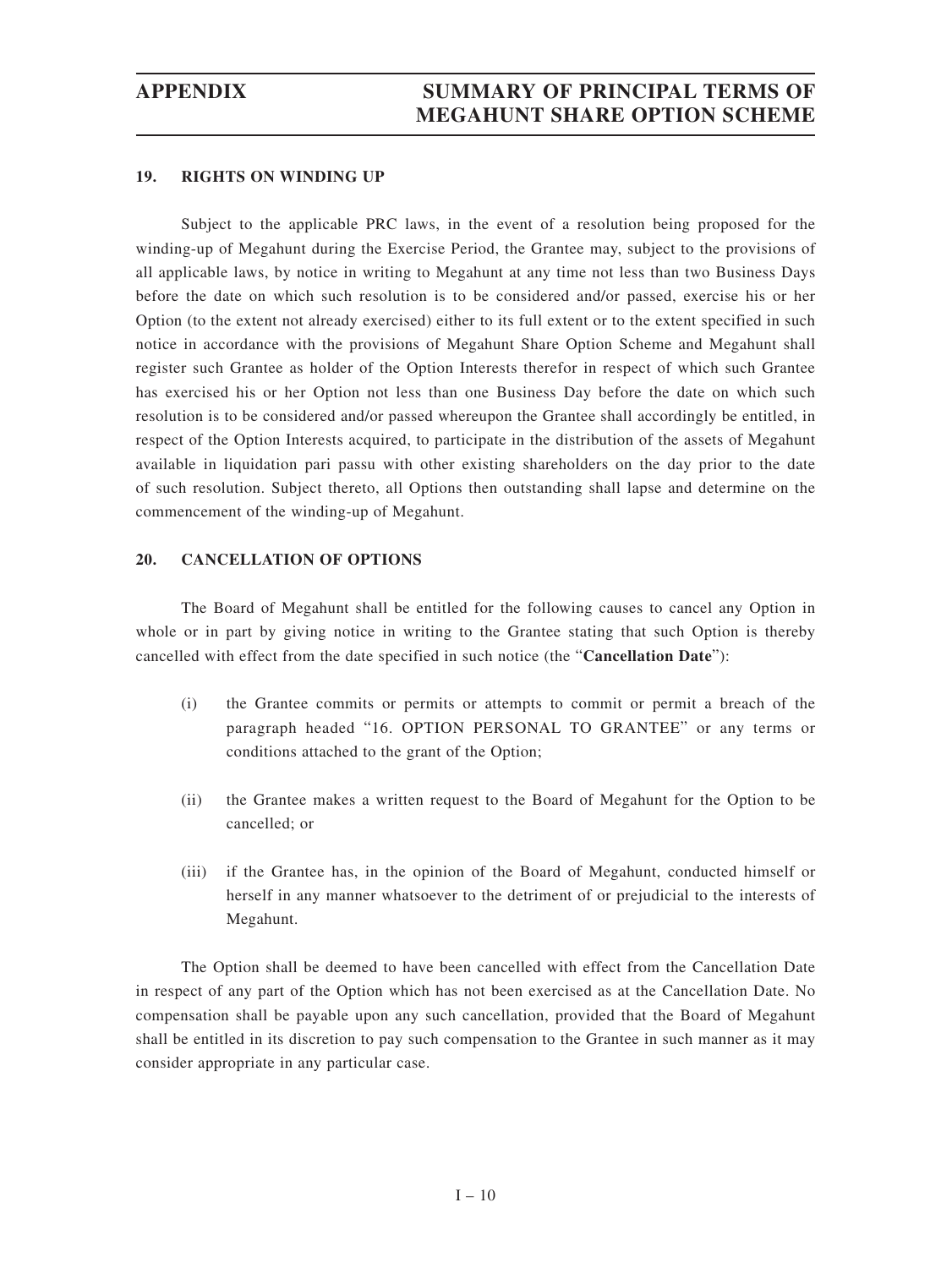### **21. AMENDMENT TO MEGAHUNT SHARE OPTION SCHEME**

Megahunt Share Option Scheme may be altered in any respect by a resolution of the Board of Megahunt except that the provisions of Megahunt Share Option Scheme as to (i) the definitions of "Participant", "Grantee" and "Exercise Period"; and (ii) the provisions of Megahunt Share Option Scheme relating to the matters governed by Rule 17.03 of the Listing Rules, shall not be altered to the advantage of the Participants except with the prior approval of the Shareholders in general meeting, provided that no such alteration shall operate to affect adversely the terms of issue of any Option granted or agreed to be granted prior to such alteration except with the consent or sanction of such majority of the Grantees.

Any alterations to the terms and conditions of Megahunt Share Option Scheme which are of a material nature or any change to the terms of Options granted must be approved by the Shareholders in general meeting, except where the alterations take effect automatically under the existing terms of Megahunt Share Option Scheme. The amended terms of Megahunt Share Option Scheme or the Options shall comply with the relevant requirements of Chapter 17 of the Listing Rules.

Any change to the authority of the Board of Megahunt or scheme administrators in relation to any alteration to the terms of Megahunt Share Option Scheme shall be approved by the Shareholders in general meeting.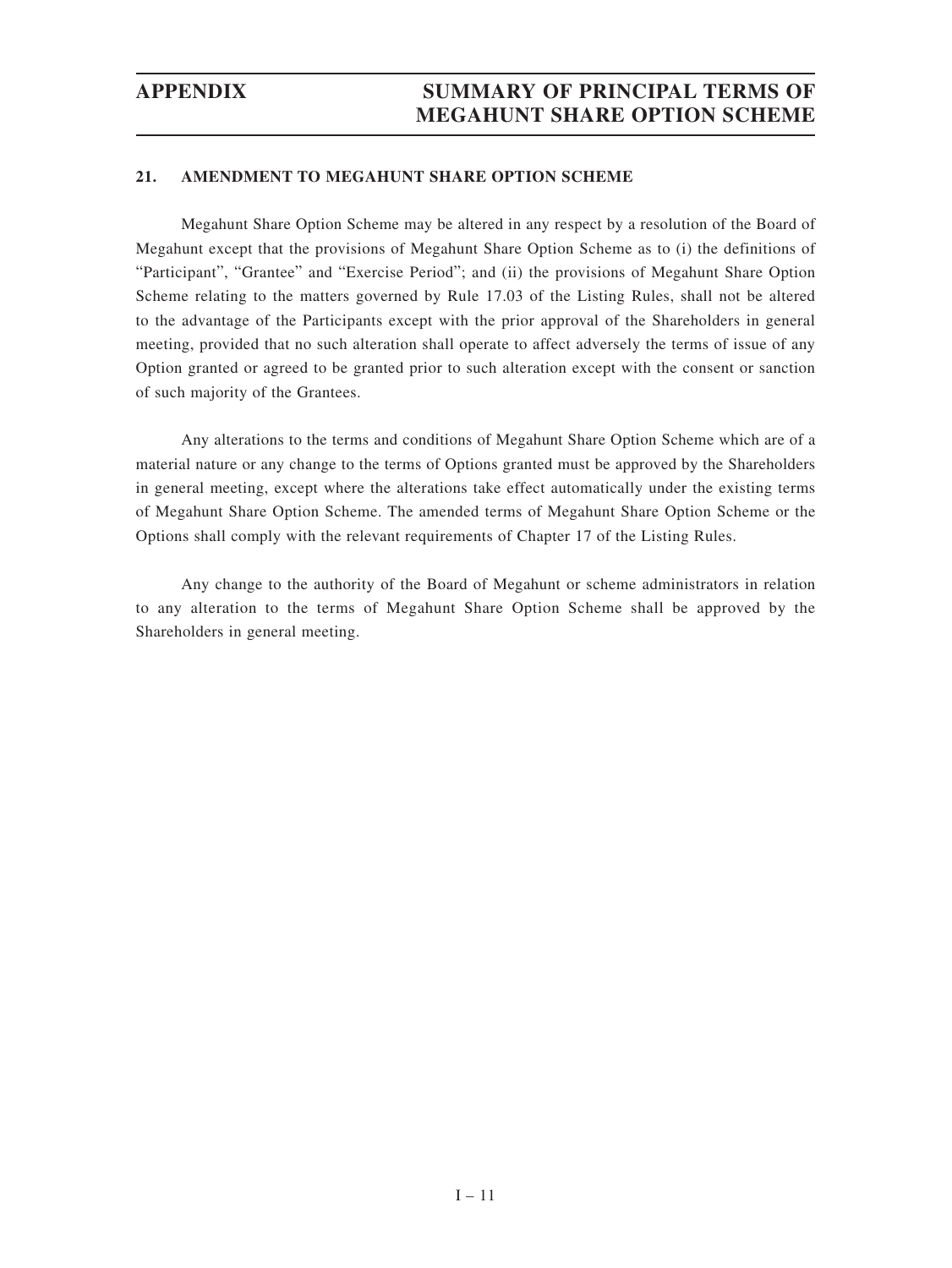## **NOTICE OF SGM**



# **HI SUN TECHNOLOGY (CHINA) LIMITED**

**高 陽 科 技(中 國)有 限 公 司 \*** (Incorporated in Bermuda with limited liability)

**(Stock Code: 818)**

**NOTICE IS HEREBY GIVEN** that a special general meeting ("**Meeting**") of Hi Sun Technology (China) Limited ("**Company**") will be held at Room 2515, 25th Floor, Sun Hung Kai Centre, 30 Harbour Road, Wanchai, Hong Kong on Friday, 10 August 2018 at 10:30 a.m. for the purpose of considering and, if thought fit, passing the following ordinary resolutions (with or without modifications):

### **ORDINARY RESOLUTIONS**

- 1. "**THAT** the rules of the proposed share option scheme of Mega Hunt Microelectronics (Beijing) Limited ("**Megahunt Share Option Scheme**") (a copy of which has been produced to this Meeting marked 'A' and initialled by the chairman of the Meeting for the purpose of identification) be and are hereby approved and the directors of the Company be and are hereby authorised to execute such documents and take such actions as they deem appropriate to implement, administer and give effect to Megahunt Share Option Scheme."
- 2. "**THAT** subject to the passing of resolution no.1, the grant of option to Mr. Li Li pursuant to Megahunt Share Option Scheme, details of which are set out in the circular of the Company dated 11 July 2018, be and is hereby confirmed, approved and ratified."
- 3. "**THAT** subject to the passing of resolution no.1, the grant of option to Mr. Liu Zhanli pursuant to Megahunt Share Option Scheme, details of which are set out in the circular of the Company dated 11 July 2018, be and is hereby confirmed, approved and ratified."

\* For identification purpose only